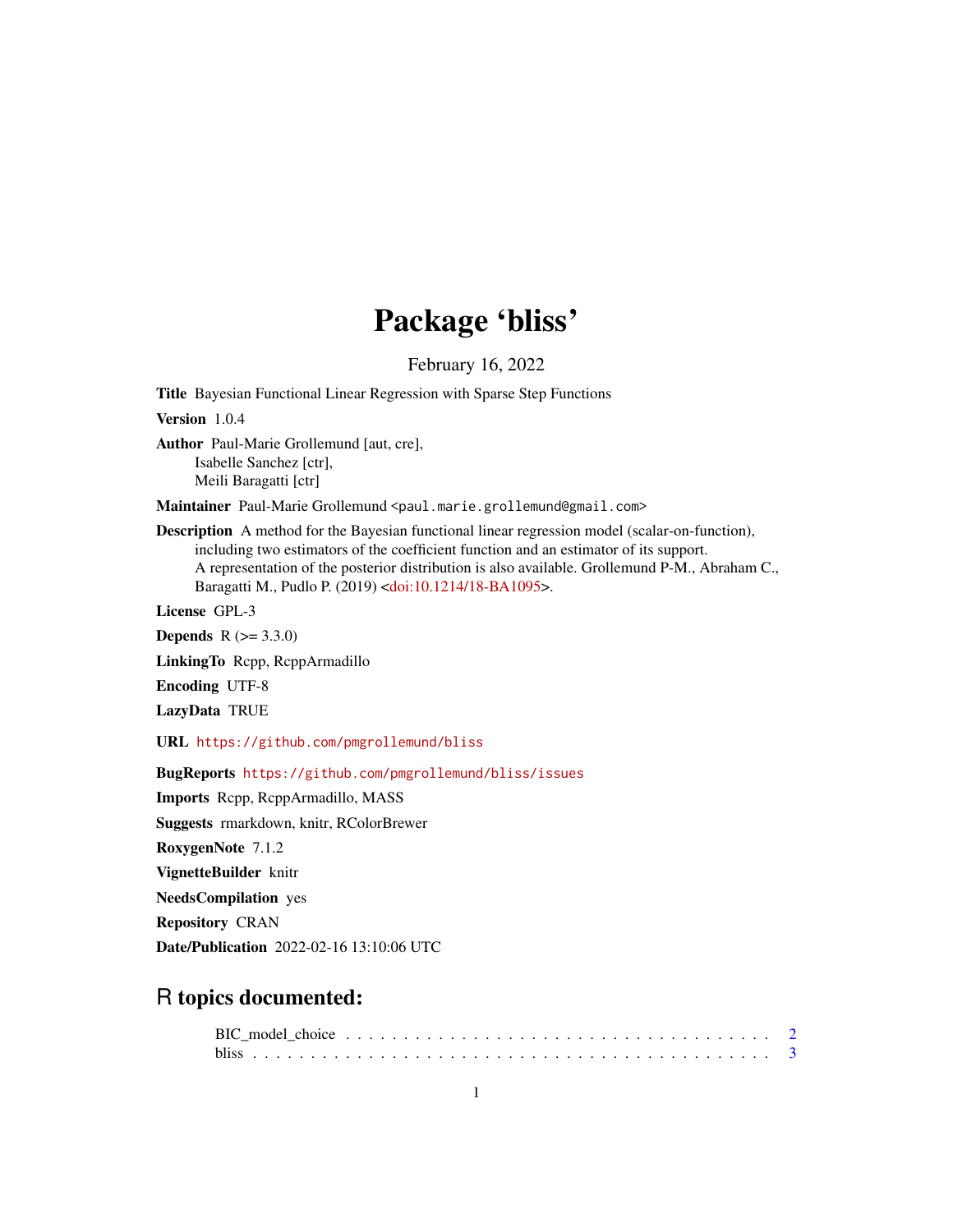<span id="page-1-0"></span>

|       | $\overline{4}$ |
|-------|----------------|
|       | 5              |
|       | 6              |
|       | $\overline{7}$ |
|       | 8              |
|       | 9              |
|       | 10             |
|       | 11             |
|       | 12             |
|       | 13             |
|       | 14             |
|       | 14             |
|       | 15             |
|       | 16             |
|       | 17             |
|       | 19             |
|       | 20             |
|       | 21             |
|       | 21             |
|       | 22             |
|       | 23             |
|       | 23             |
|       | 24             |
|       | 25             |
|       | 26             |
|       | 27             |
|       | 28             |
|       | 29             |
|       | 30             |
|       | 31             |
| Index | 33             |

BIC\_model\_choice *BIC\_model\_choice*

# Description

Model selection with BIC criterion.

# Usage

BIC\_model\_choice(Ks, iter, data, verbose = T)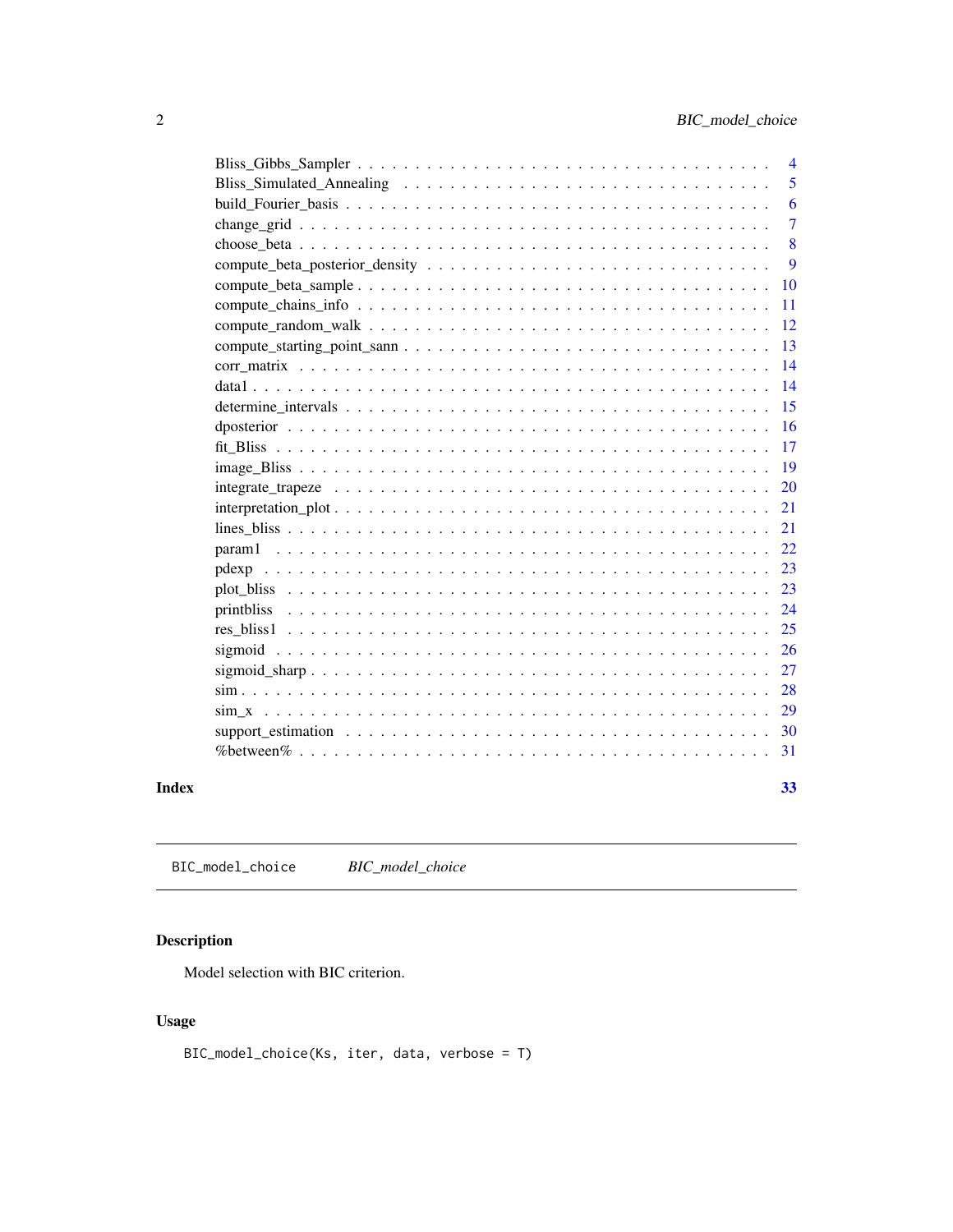#### <span id="page-2-0"></span>bliss 3

# Arguments

| Кs      | a numerical vector containing the K values.                                                                                      |
|---------|----------------------------------------------------------------------------------------------------------------------------------|
| iter    | an integer, the number of iteration for each run of fit_Bliss.                                                                   |
| data    | a list containing:                                                                                                               |
|         | <b>Q</b> an integer, the number of functional covariates.<br><b>y</b> a numerical vector, the outcomes.                          |
|         | x a list of matrices, the qth matrix contains the observations of the qth functional<br>covariate at time points given by grids. |
|         | grids a list of numerical vectors, the qth vector is the grid of time points for the<br>qth functional covariate.                |
| verbose | write stuff if TRUE (optional).                                                                                                  |

# Value

A numerical vector, the BIC values for the Bliss model for different K value.

# Examples

```
param_sim <- list(Q=1,n=100,p=c(50),grids_lim=list(c(0,1)))
data <- sim(param_sim,verbose=TRUE)
iter = 1e2
Ks < -1:5res_BIC <- BIC_model_choice(Ks,iter,data)
plot(res_BIC,xlab="K",ylab="BIC")
```
bliss *bliss: Bayesian functional Linear regression with Sparse Step functions*

# Description

A method for the Bayesian Functional Linear Regression model (functions-on-scalar), including two estimators of the coefficient function and an estimator of its support. A representation of the posterior distribution is also available.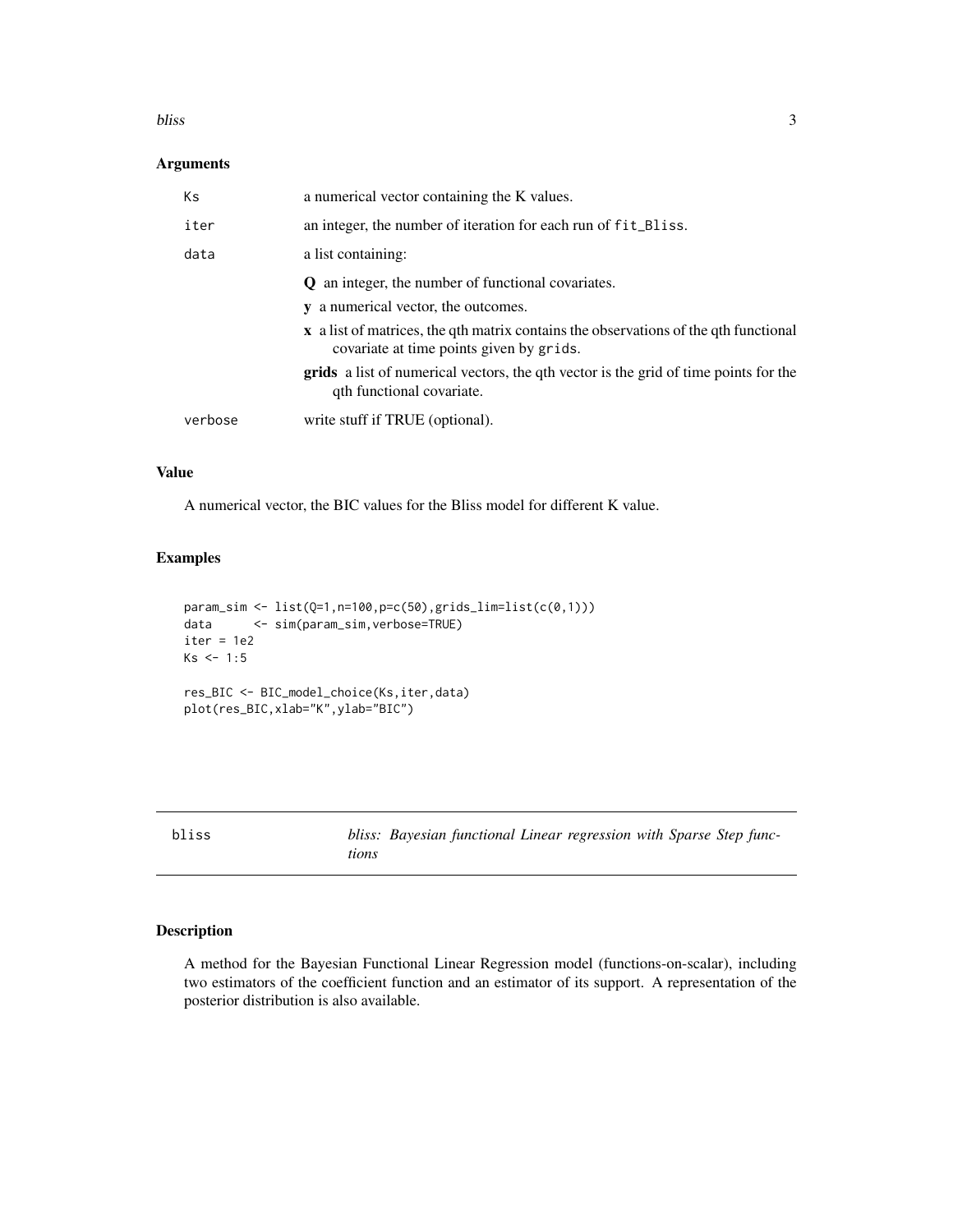# <span id="page-3-0"></span>Description

A Gibbs Sampler algorithm to sample the posterior distribution of the Bliss model.

# Usage

Bliss\_Gibbs\_Sampler(data, param, verbose = FALSE)

# Arguments

| data    | a list containing:                                                                                                                                                                                                                                       |
|---------|----------------------------------------------------------------------------------------------------------------------------------------------------------------------------------------------------------------------------------------------------------|
|         | <b>Q</b> an integer, the number of functional covariates.                                                                                                                                                                                                |
|         | $\bf{y}$ a numerical vector, the outcome values $\bf{y}_i$ .                                                                                                                                                                                             |
|         | x a list of matrices, the qth matrix contains the observations of the qth functional<br>covariate at time points given by grids.                                                                                                                         |
|         | grids a list of numerical vectors, the qth vector is the grid of time points for the<br>qth functional covariate.                                                                                                                                        |
| param   | a list containing:                                                                                                                                                                                                                                       |
|         | <b>iter</b> an integer, the number of iterations of the Gibbs sampler algorithm.                                                                                                                                                                         |
|         | <b>K</b> a vector of integers, corresponding to the numbers of intervals for each co-<br>variate.                                                                                                                                                        |
|         | <b>p</b> an integer, the number of time points.                                                                                                                                                                                                          |
|         | <b>basis</b> a character vector (optional). The possible values are "uniform" (default),<br>"epanechnikov", "gauss" and "triangular" which correspond to different ba-<br>sis functions to expand the coefficient function and the functional covariates |
|         | <b>phi_l</b> a numerical (optional). An hyperparameters related to the exponential<br>prior on the length of the intervals. Lower values promotes wider intervals.                                                                                       |
| verbose | write stuff if TRUE (optional).                                                                                                                                                                                                                          |

#### Value

a list containing :

trace a matrix, the trace of the Gibbs Sampler.

param a list containing parameters used to run the function.

```
# May take a while
param\_sim \leftarrow list(Q=1, n=25, p=50, grids\_lim=list(c(0,1)), iter=1e4, K=2)data_sim <- sim(param_sim,verbose=FALSE)
```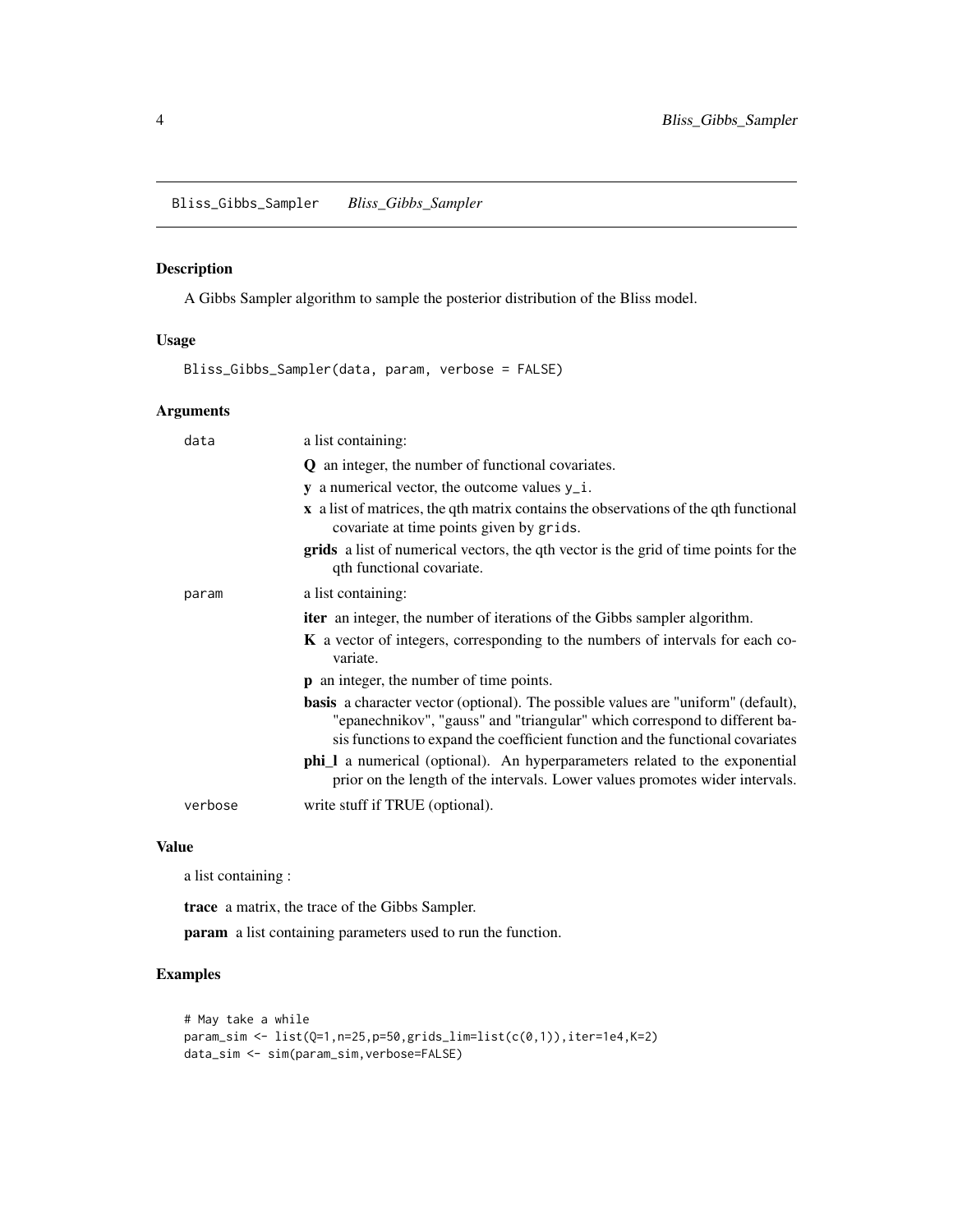# <span id="page-4-0"></span>Bliss\_Simulated\_Annealing 5

```
res_Bliss_Gibbs_Sampler <- Bliss_Gibbs_Sampler(data_sim,param_sim)
theta_1 <- res_Bliss_Gibbs_Sampler$trace[1,]
theta_1
# Resultat for few iterations
param\_sim < 1ist(Q=1, n=25, p=50, grids_lim=list(c(0,1)), iter=5e2, K=2)
data_sim <- sim(param_sim,verbose=FALSE)
res_Bliss_Gibbs_Sampler <- Bliss_Gibbs_Sampler(data_sim,param_sim)
theta_1 <- res_Bliss_Gibbs_Sampler$trace[1,]
theta_1
```
Bliss\_Simulated\_Annealing

*Bliss\_Simulated\_Annealing*

# Description

A Simulated Annealing algorithm to compute the Bliss estimate.

# Usage

```
Bliss_Simulated_Annealing(
  beta_sample,
  normalization_values,
 param,
  verbose = FALSE
)
```
# Arguments

| beta_sample          | a matrix. Each row is a coefficient function computed from the posterior sample.                                                                                                                                                                         |
|----------------------|----------------------------------------------------------------------------------------------------------------------------------------------------------------------------------------------------------------------------------------------------------|
| normalization_values |                                                                                                                                                                                                                                                          |
|                      | a matrix given by the function Bliss_Gibbs_Sampler.                                                                                                                                                                                                      |
| param                | a list containing:                                                                                                                                                                                                                                       |
|                      | grid a numerical vector, the time points.                                                                                                                                                                                                                |
|                      | <b>K</b> an integer, the number of intervals.                                                                                                                                                                                                            |
|                      | <b>basis</b> a character vector (optional). The possible values are "uniform" (default),<br>"epanechnikov", "gauss" and "triangular" which correspond to different ba-<br>sis functions to expand the coefficient function and the functional covariates |
|                      | <b>burnin</b> an integer (optional), the number of iteration to drop from the posterior<br>sample.                                                                                                                                                       |
|                      | <b>iter_sann</b> an integer (optional), the number of iteration of the Simulated An-<br>nealing algorithm.                                                                                                                                               |
|                      | <b>k_max</b> an integer (optional), the maximal number of intervals for the Simulated<br>Annealing algorithm.                                                                                                                                            |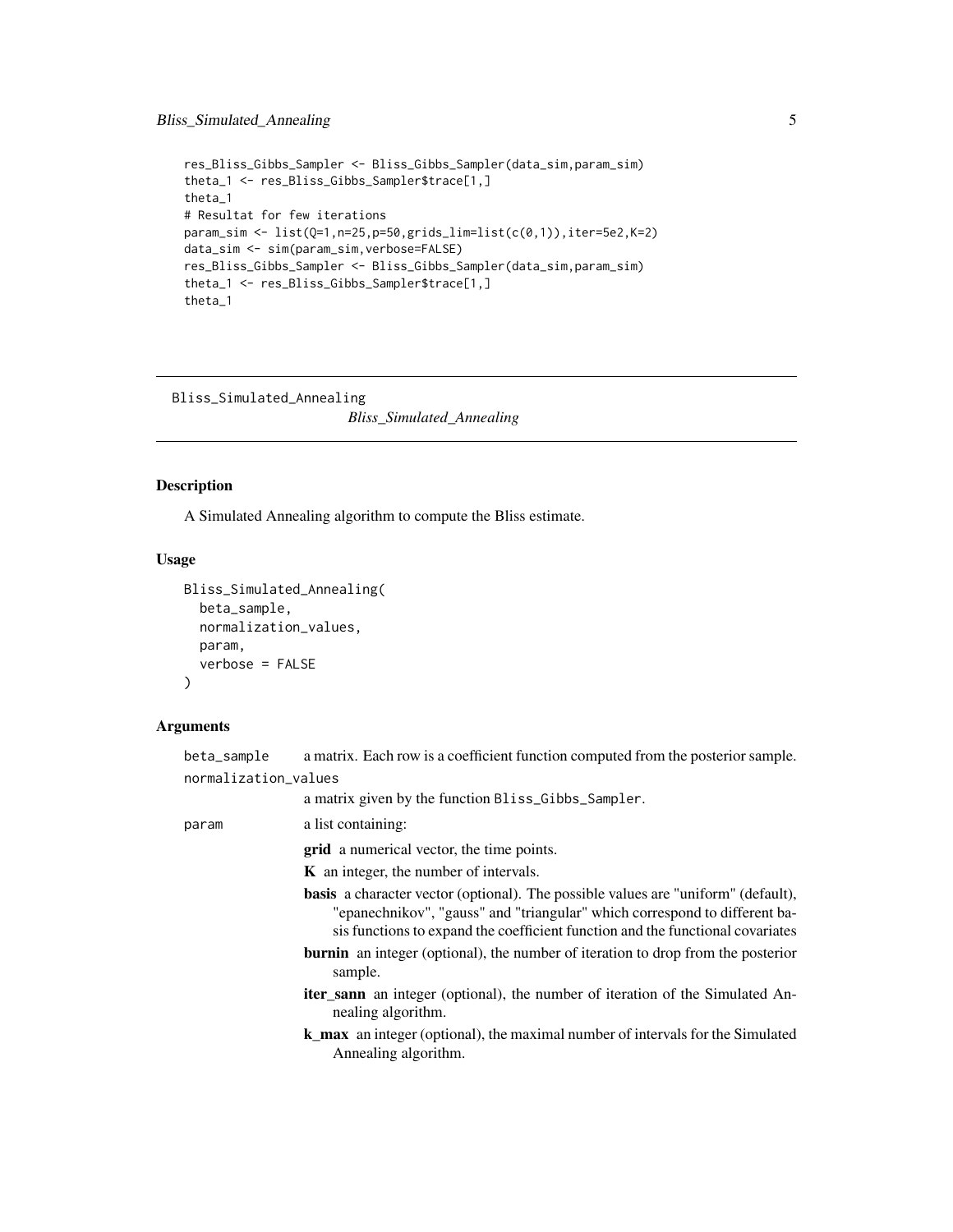<span id="page-5-0"></span>

|         | <b>l</b> max an integer (optional), the maximal interval length for the Simulated An-  |
|---------|----------------------------------------------------------------------------------------|
|         | nealing algorithm.                                                                     |
|         | <b>Temp init</b> a nonnegative value (optional), the initial temperature for the cool- |
|         | ing function of the Simulated Annealing algorithm.                                     |
| verbose | write stuff if TRUE (optional).                                                        |

a list containing:

**Bliss\_estimate** a numerical vector, corresponding to the Bliss estimate of the coefficient function.

Smooth\_estimate a numerical vector, which is the posterior expectation of the coefficient function for each time points.

trace a matrix, the trace of the algorithm.

argmin an integer, the index of the iteration minimizing the Bliss loss.

difference a numerical vector, the difference between the Bliss estimate and the smooth estimate.

sdifference a numerical vector, a smooth version of difference.

#### Examples

```
data(data1)
data(param1)
param1$grids<-data1$grids
# result of res_bliss1<-fit_Bliss(data=data1,param=param1)
data(res_bliss1)
beta_sample <- compute_beta_sample(posterior_sample=res_bliss1$posterior_sample,
                                   param=param1,Q=1)
param_test<-list(grid=param1$grids[[1]],iter=1e3,K=2)
test<-Bliss_Simulated_Annealing(beta_sample[[1]],
                 res_bliss1$posterior_sample$param$normalization_values[[1]],
                param=param_test)
ylim <- range(range(test$Bliss_estimate),range(test$Smooth_estimate))
plot(param_test$grid,test$Bliss_estimate,type="l",ylim=ylim)
lines(param_test$grid,test$Smooth_estimate,lty=2)
```
build\_Fourier\_basis *build\_Fourier\_basis*

#### Description

Define a Fourier basis to simulate functional covariate observations.

#### Usage

```
build_Fourier_basis(grid, dim, per = 2 * pi)
```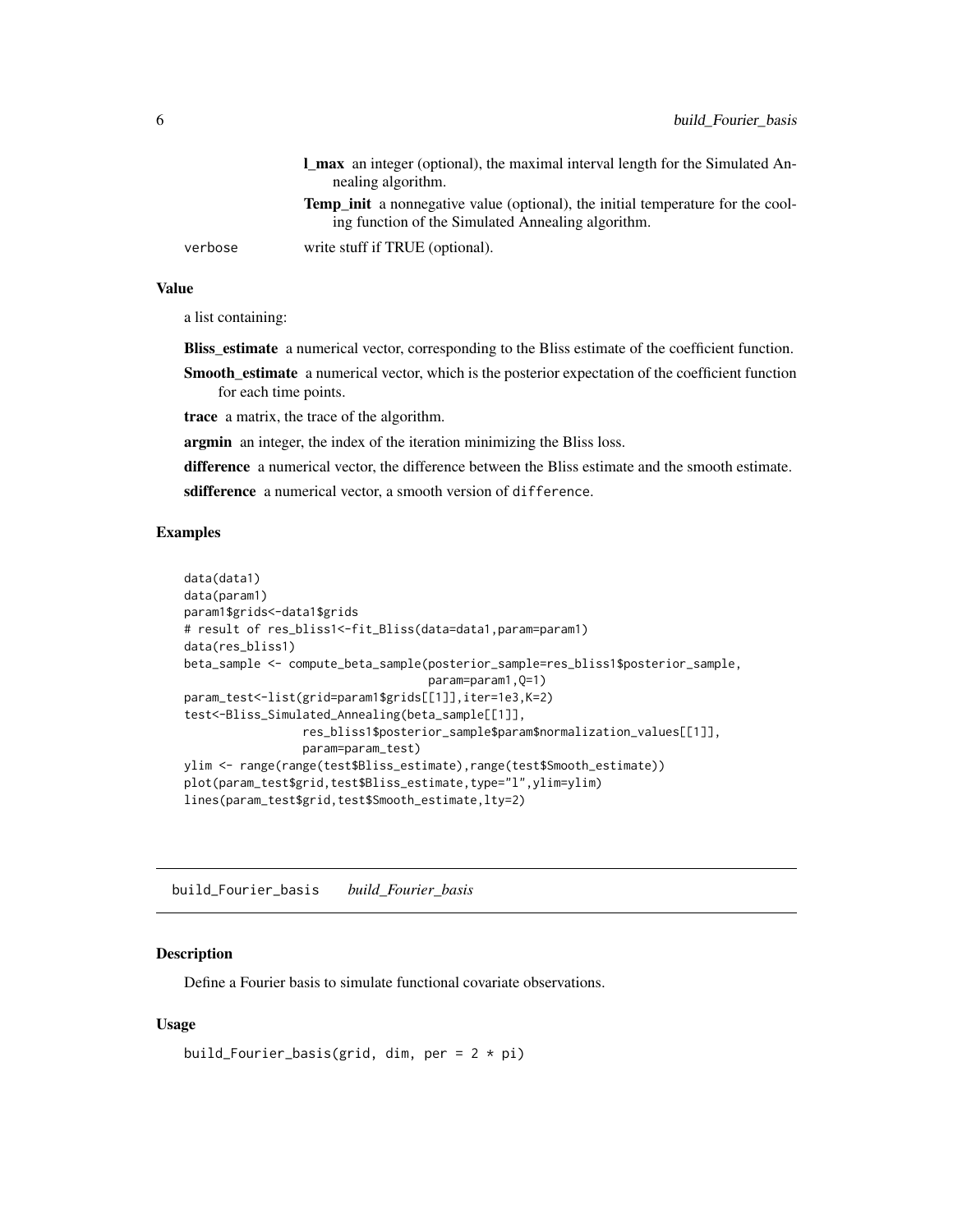# <span id="page-6-0"></span>change\_grid 7

#### Arguments

| grid | a numerical vector.                                                                      |
|------|------------------------------------------------------------------------------------------|
| dim  | a numerical value. It corresponds to dim(basis)/2.                                       |
| per  | a numerical value which corresponds to the period of the sine and cosine func-<br>tions. |

# Details

See the [sim\\_x](#page-28-1) function.

# Value

a matrix. Each row is an functional observation evaluated on the grid time points.

# Examples

# See the function \code{sim\_x}.

| change_grid | change_grid |  |
|-------------|-------------|--|
|             |             |  |

# Description

Compute a function (evaluated on a grid) on a given (finer) grid.

# Usage

```
change_grid(fct, grid, new_grid)
```
# Arguments

| fct      | a numerical vector, the function to evaluate on the new grid. |
|----------|---------------------------------------------------------------|
| grid     | a numerical vector, the initial grid.                         |
| new_grid | a numerical vector, the new grid.                             |

# Value

a numerical vector, the approximation of the function on the new grid.

```
grid \leq seq(0,1,1=1e1)new_grid <- seq(0,1,l=1e2)
fct <- 3*grid^2 + sin(grid*2*pi)
plot(grid,fct,type="o",lwd=2,cex=1.5)
lines(new_grid,change_grid(fct,grid,new_grid),type="o",col="red",cex=0.8)
```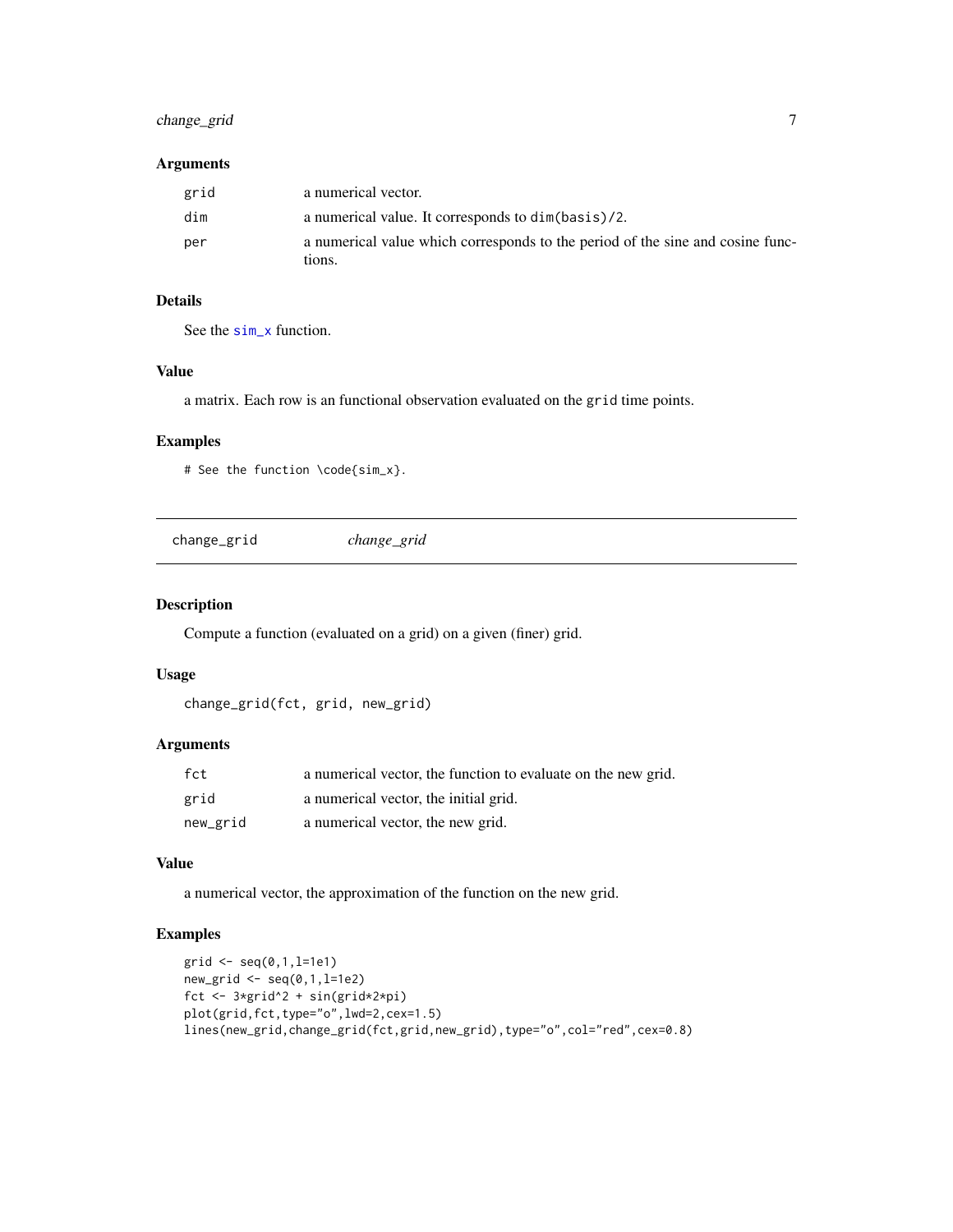<span id="page-7-0"></span>choose\_beta *choose\_beta*

## Description

Compute a coefficient function for the Function Linear Regression model.

#### Usage

choose\_beta(param)

#### Arguments

| param | a list containing:                                                           |
|-------|------------------------------------------------------------------------------|
|       | <b>grid</b> a numerical vector, the time points.                             |
|       | <b>p</b> a numerical value, the length of the vector grid.                   |
|       | shape a character vector: "smooth", "random_smooth", "simple", "simple_bis", |
|       | "random_simple", "sinusoid", "flat_sinusoid" and "sharp"                     |

#### Details

Several shapes are available.

#### Value

A numerical vector which corresponds to the coefficient function at given times points (grid).

```
### smooth
param <- list(p=100,grid=seq(0,1,length=100),shape="smooth")
beta_function <- choose_beta(param)
plot(param$grid,beta_function,type="l")
### random_smooth
param <- list(p=100,grid=seq(0,1,length=100),shape="random_smooth")
beta_function <- choose_beta(param)
plot(param$grid,beta_function,type="l")
### simple
param <- list(p=100,grid=seq(0,1,length=100),shape="simple")
beta_function <- choose_beta(param)
plot(param$grid,beta_function,type="s")
### simple_bis
param <- list(p=100,grid=seq(0,1,length=100),shape="simple_bis")
beta_function <- choose_beta(param)
plot(param$grid,beta_function,type="s")
### random_simple
param <- list(p=100,grid=seq(0,1,length=100),shape="random_simple")
beta_function <- choose_beta(param)
plot(param$grid,beta_function,type="s")
```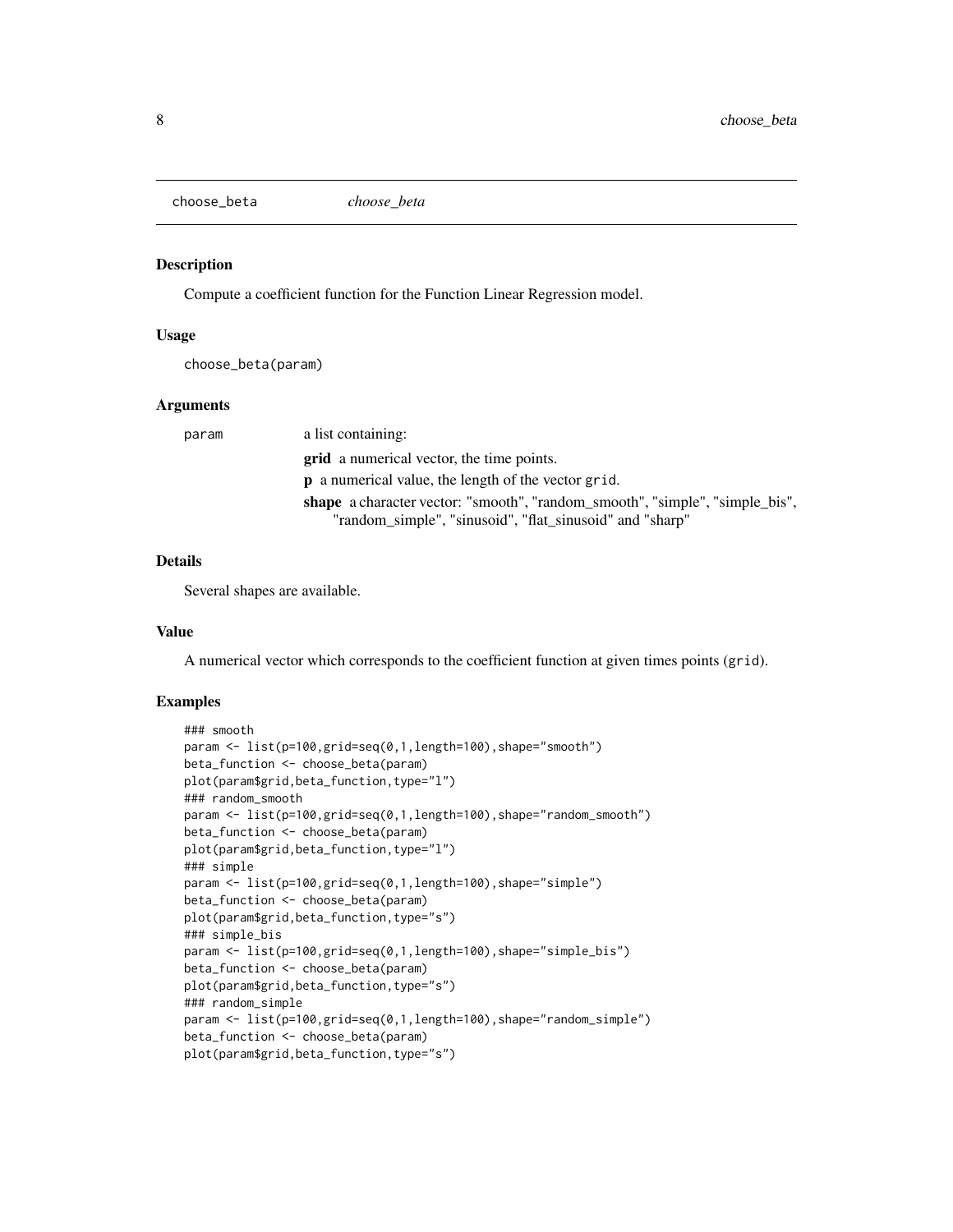# <span id="page-8-0"></span>compute\_beta\_posterior\_density 9

```
### sinusoid
param <- list(p=100,grid=seq(0,1,length=100),shape="sinusoid")
beta_function <- choose_beta(param)
plot(param$grid,beta_function,type="l")
### flat_sinusoid
param <- list(p=100,grid=seq(0,1,length=100),shape="flat_sinusoid")
beta_function <- choose_beta(param)
plot(param$grid,beta_function,type="l")
### sharp
param <- list(p=100,grid=seq(0,1,length=100),shape="sharp")
beta_function <- choose_beta(param)
plot(param$grid,beta_function,type="l")
```
compute\_beta\_posterior\_density *compute\_beta\_posterior\_density*

# Description

Compute the posterior density of the coefficient function.

#### Usage

```
compute_beta_posterior_density(beta_sample, param, verbose = FALSE)
```
## Arguments

| beta_sample | a matrix. Each row is a coefficient function computed from the posterior sample.               |
|-------------|------------------------------------------------------------------------------------------------|
| param       | a list containing:                                                                             |
|             | <b>grid</b> a numerical vector, the time points.                                               |
|             | <b>lims_estimate</b> a numerical vector, the time points.                                      |
|             | <b>burnin</b> an integer (optional), the number of iteration to drop from the Gibbs<br>sample. |
|             | <b>lims_kde</b> an integer (optional), correspond to the lims option of the kde2d<br>funtion.  |
|             | <b>new_grid</b> a numerical vector (optional) to compute beta sample on a different<br>grid.   |
|             | <b>thin</b> an integer (optional) to thin the posterior sample.                                |
| verbose     | write stuff if TRUE (optional).                                                                |

#### Details

The posterior densities correponds to approximations of the marginal posterior distribitions (of beta(t) for each t). The sample is thinned in order to reduce the correlation and the computational time of the function [kde2d](#page-0-0).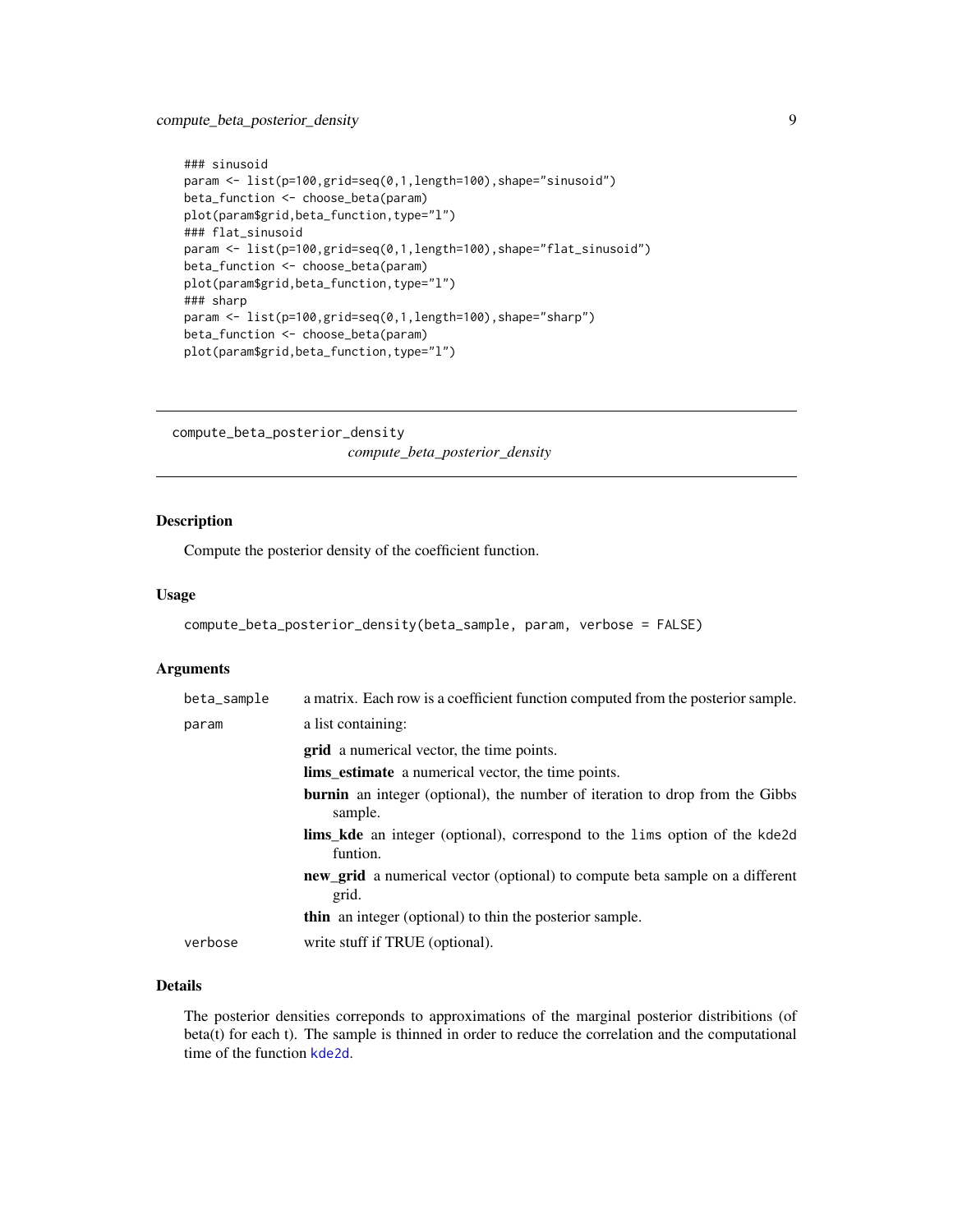<span id="page-9-0"></span>An approximation of the posterior density on a two-dimensional grid (corresponds to the result of the [kde2d](#page-0-0) function).

# Examples

```
library(RColorBrewer)
data(data1)
data(param1)
# result of res_bliss1<-fit_Bliss(data=data1,param=param1)
data(res_bliss1)
q \le -1param_beta_density <- list(grid= data1[["grids"]][[q]],
                          iter= param1[["iter"]],
                          p = param1[["p"]][q],n = length(data1[[['y'']]),thin = param1[["thin"],
                          burnin = param1[["burnin"]],lims_kde = param1[["lims_kde"]][[q]],
                          new_grid = param1[["new_grids"]][[q]],
                          lims_estimate = range(res_bliss1$Smooth_estimate[[q]]))
density_estimate <- compute_beta_posterior_density(res_bliss1$beta_sample[[q]],param_beta_density)
image(density_estimate$grid_t,
     density_estimate$grid_beta_t,
     density_estimate$density,col=rev(heat.colors(100)))
```
compute\_beta\_sample *compute\_beta\_sample*

# Description

Compute the posterior coefficient function from the posterior sample.

#### Usage

```
compute_beta_sample(posterior_sample, param, Q, verbose = FALSE)
```
#### Arguments

| posterior_sample |                                                                                                   |
|------------------|---------------------------------------------------------------------------------------------------|
|                  | a list provided by the function Bliss_Gibbs_Sampler.                                              |
| param            | a list containing:                                                                                |
|                  | <b>K</b> a vector of integers, corresponding to the numbers of intervals for each co-<br>variate. |
|                  | <b>grids</b> a numerical vector, the observation time points.                                     |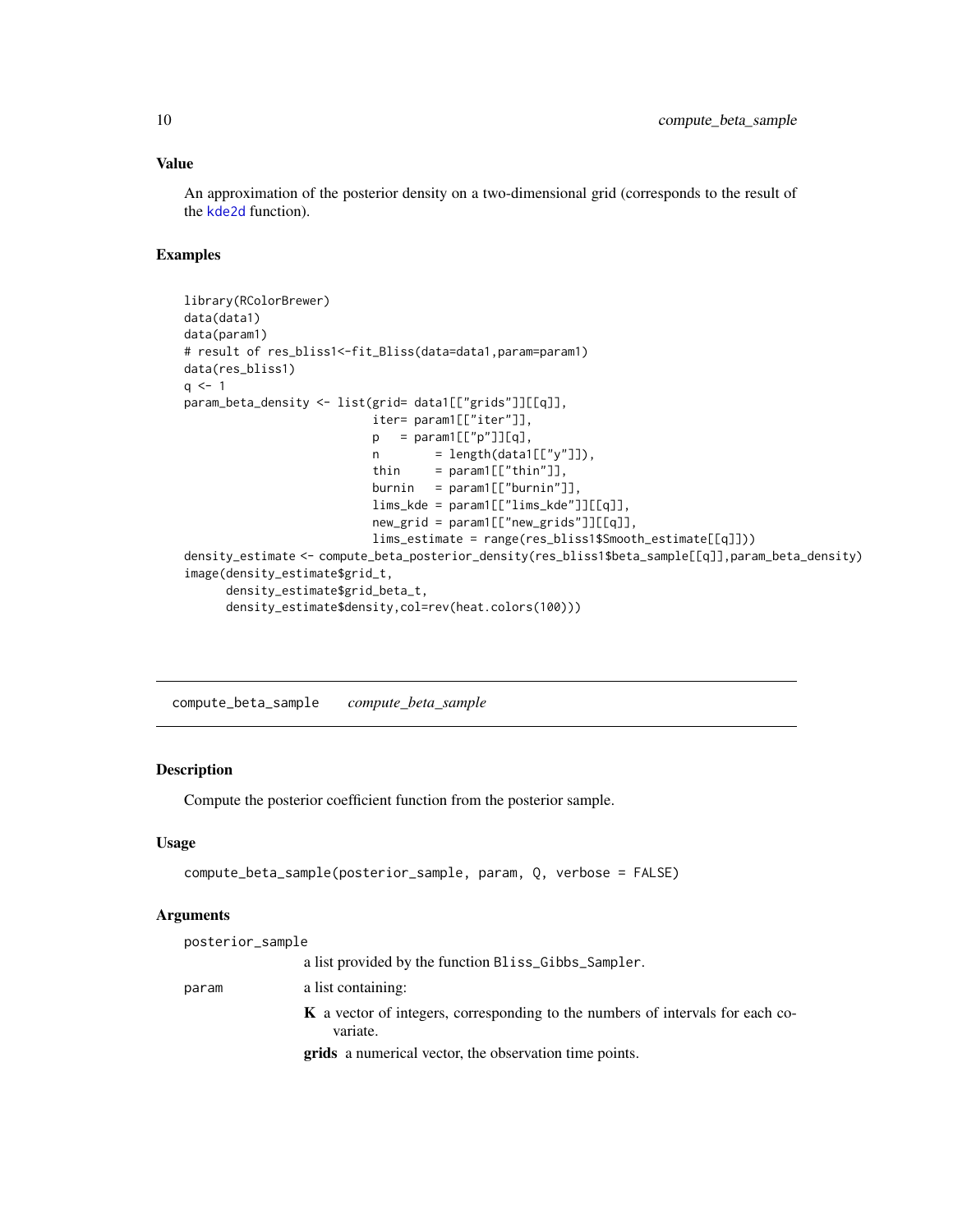<span id="page-10-0"></span>

|         | <b>basis</b> a vector of characters (optional) among : "uniform" (default), "epanech- |
|---------|---------------------------------------------------------------------------------------|
|         | nikov", "gauss" and "triangular" which correspond to different basis func-            |
|         | tions to expand the coefficient function and the functional covariates.               |
| - 0     | numeric                                                                               |
| verbose | write stuff if TRUE (optional).                                                       |

return a matrix containing the coefficient function posterior sample.

# Examples

```
library(RColorBrewer)
data(data1)
data(param1)
param1$grids<-data1$grids
# result of res_bliss1<-fit_Bliss(data=data1,param=param1)
data(res_bliss1)
beta_sample <- compute_beta_sample(posterior_sample=res_bliss1$posterior_sample,
                                   param=param1,Q=1)
indexes <- sample(nrow(beta_sample[[1]]),1e2,replace=FALSE)
cols <- colorRampPalette(brewer.pal(9,"YlOrRd"))(1e2)
matplot(param1$grids[[1]],t(beta_sample[[1]][indexes,]),type="l",lty=1,col=cols,
xlab="grid",ylab="")
```
compute\_chains\_info *compute\_chains\_info*

# Description

Compute summaries of Gibbs Sampler chains.

#### Usage

```
compute_chains_info(chain, param)
```
# Arguments

| chain | a list given by the Bliss_Gibbs_Sampler function.                                                                                                                   |
|-------|---------------------------------------------------------------------------------------------------------------------------------------------------------------------|
| param | a list containing:                                                                                                                                                  |
|       | <b>K</b> a vector of integers, corresponding to the numbers of intervals for each co-<br>variate.                                                                   |
|       | <b>grids</b> a numerical vector, the observation time points.                                                                                                       |
|       | <b>basis</b> a vector of characters (optional) among : "uniform" (default), "epanech-<br>nikov", "gauss" and "triangular" which correspond to different basis func- |
|       | tions to expand the coefficient function and the functional covariates.                                                                                             |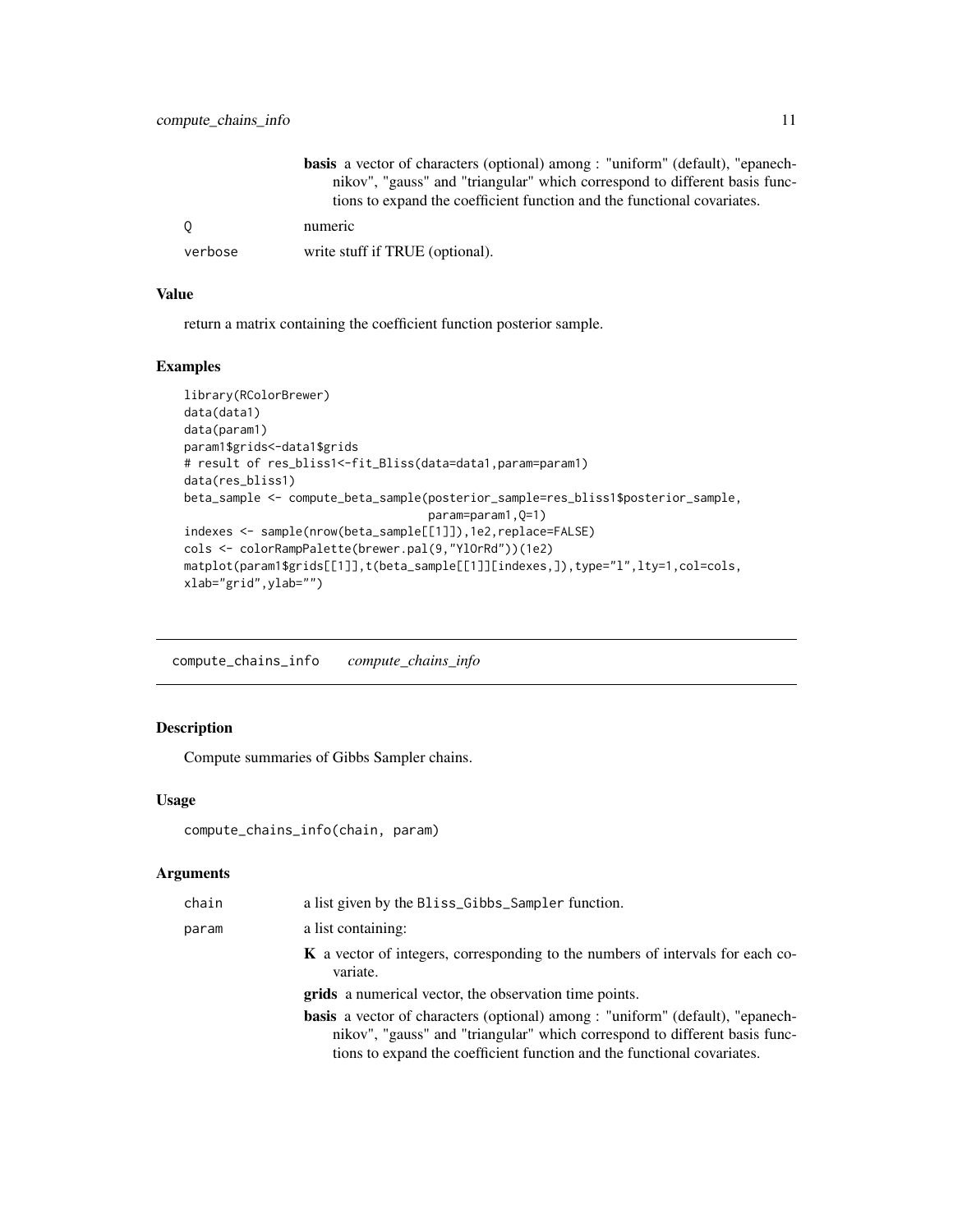<span id="page-11-0"></span>Return a list containing the estimates of mu and sigma\_sq, the Smooth estimate and the chain autocorrelation for mu, sigma\_sq and beta.

# Examples

```
param_sim <- list(Q=1,
                  n=100,
                  p=c(50),
                  grids_lim=list(c(0,1)))
data <- sim(param_sim,verbose=TRUE)
param <- list(iter=5e2,
             K=c(3),
             n_chains = 3)
res_bliss <- fit_Bliss(data,param,verbose=TRUE,compute_density=FALSE,sann=FALSE)
param$grids <- data$grids
chains_info1 <- compute_chains_info(res_bliss$chains[[1]],param)
chains_info2 <- compute_chains_info(res_bliss$chains[[2]],param)
chains_info3 <- compute_chains_info(res_bliss$chains[[3]],param)
# Smooth estimates
ylim <- range(range(chains_info1$estimates$Smooth_estimate),
range(chains_info2$estimates$Smooth_estimate),
range(chains_info3$estimates$Smooth_estimate))
plot(data$grids[[1]],chains_info1$estimates$Smooth_estimate,type="l",ylim=ylim,
xlab="grid",ylab="")
lines(data$grids[[1]],chains_info2$estimates$Smooth_estimate,col=2)
lines(data$grids[[1]],chains_info3$estimates$Smooth_estimate,col=3)
# Autocorrelation
plot(chains_info1$autocorr_lag[,1],type="h")
```
compute\_random\_walk *compute\_random\_walk*

#### Description

Compute a (Gaussian) random walk.

#### Usage

```
compute_random_walk(n, p, mu, sigma, start = rep(0, n))
```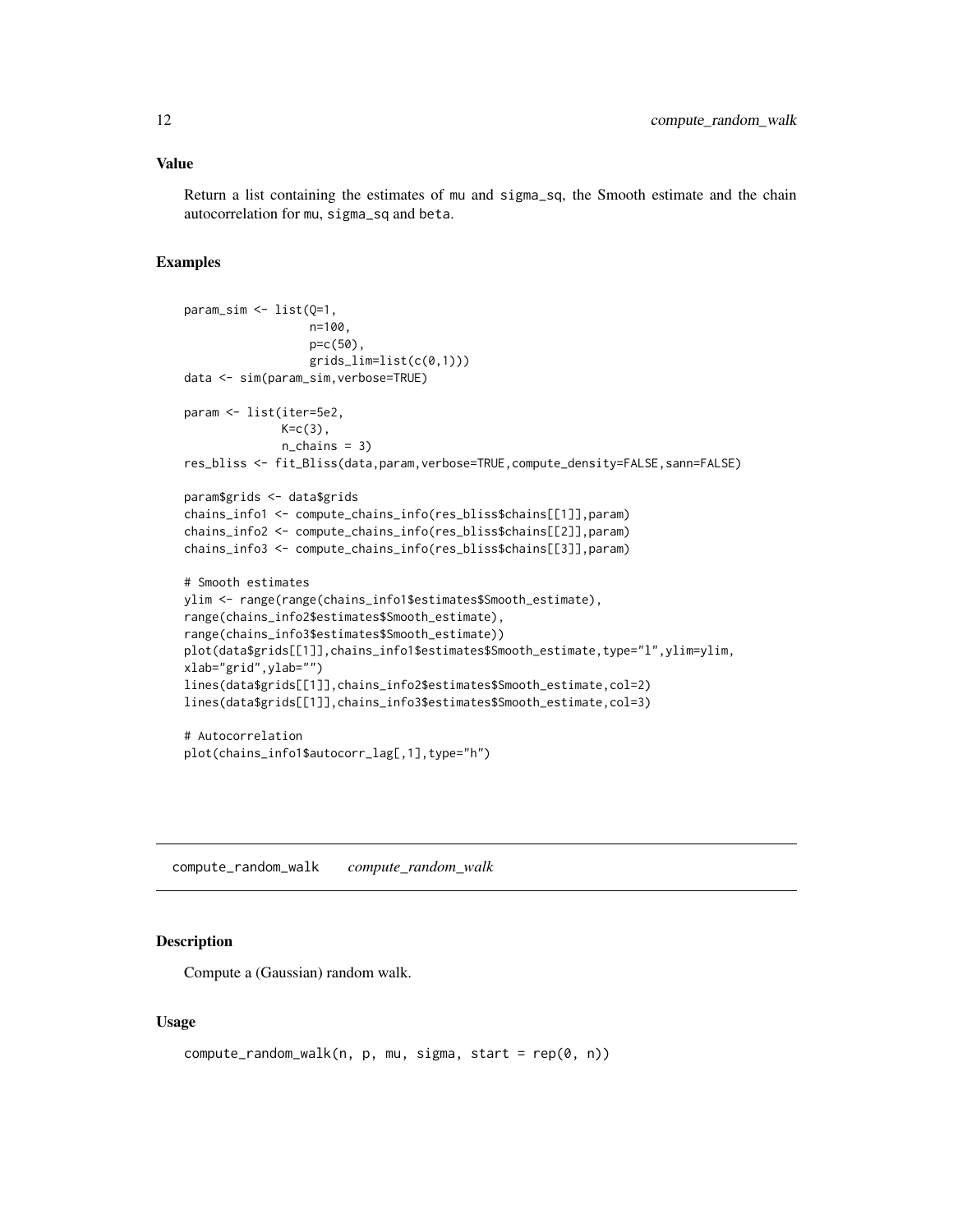#### <span id="page-12-0"></span>Arguments

| n     | an integer, the number of random walks.                                                                             |
|-------|---------------------------------------------------------------------------------------------------------------------|
| p     | an integer, the length of the random walks.                                                                         |
| mu    | a numerical vector, the mean of the random walks.                                                                   |
| sigma | a numerical value which is the standard deviation of the gaussian distribution<br>used to compute the random walks. |
| start | a numerical vector (optional) which is the initial value of the random walks.                                       |

#### Details

See the [sim\\_x](#page-28-1) function.

### Value

a matrix where each row is a random walk.

#### Examples

# see the sim\_x() function.

```
compute_starting_point_sann
```
*compute\_starting\_point\_sann*

#### Description

Compute a starting point for the Simulated Annealing algorithm.

# Usage

```
compute_starting_point_sann(beta_expe)
```
#### Arguments

beta\_expe a numerical vector, the expectation of the coefficient function posterior sample.

#### Value

a matrix with 3 columns : "m", "l" and "b". The two first columns define the begin and the end of the intervals and the third gives the mean values of each interval.

```
data(res_bliss1)
mystart<-compute_starting_point_sann(apply(res_bliss1$beta_sample[[1]],2,mean))
```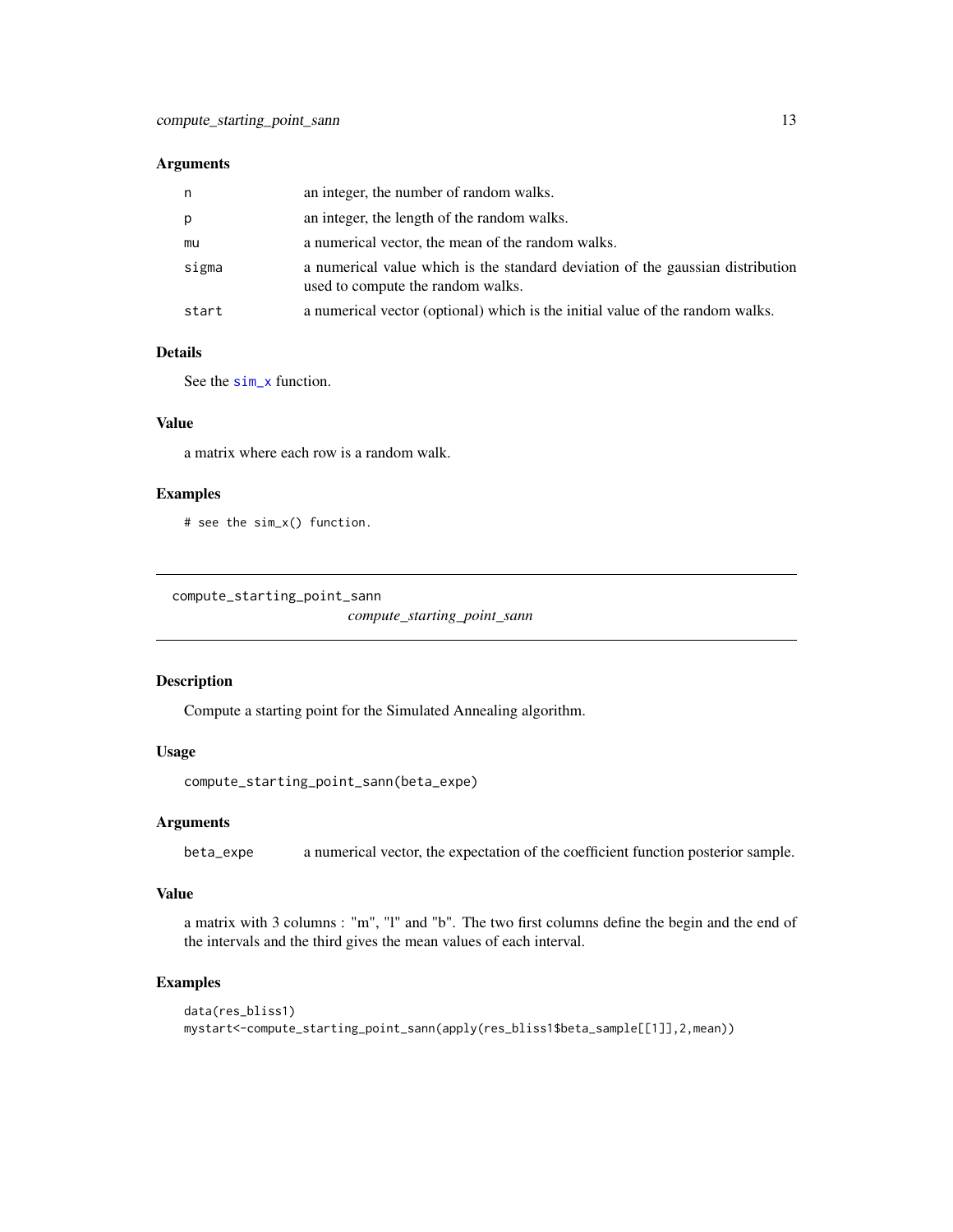<span id="page-13-0"></span>corr\_matrix *corr\_matrix*

### Description

Compute an autocorrelation matrix.

# Usage

```
corr_matrix(diagonal, ksi)
```
# Arguments

| diagonal | a numerical vector corresponding to the diagonal. |
|----------|---------------------------------------------------|
| ksi      | a numerical value, related to the correlation.    |

# Value

a symmetric matrix.

# Examples

```
### Test 1 : weak autocorrelation
ksi <- 1
diagVar <- abs(rnorm(100,50,5))
Sigma <- corr_matrix(diagVar,ksi^2)
persp(Sigma)
### Test 2 : strong autocorrelation
ksi <- 0.2
diagVar <- abs(rnorm(100,50,5))
Sigma <- corr_matrix(diagVar,ksi^2)
persp(Sigma)
```
data1 *a list of data*

# Description

A data object for bliss model

# Usage

data1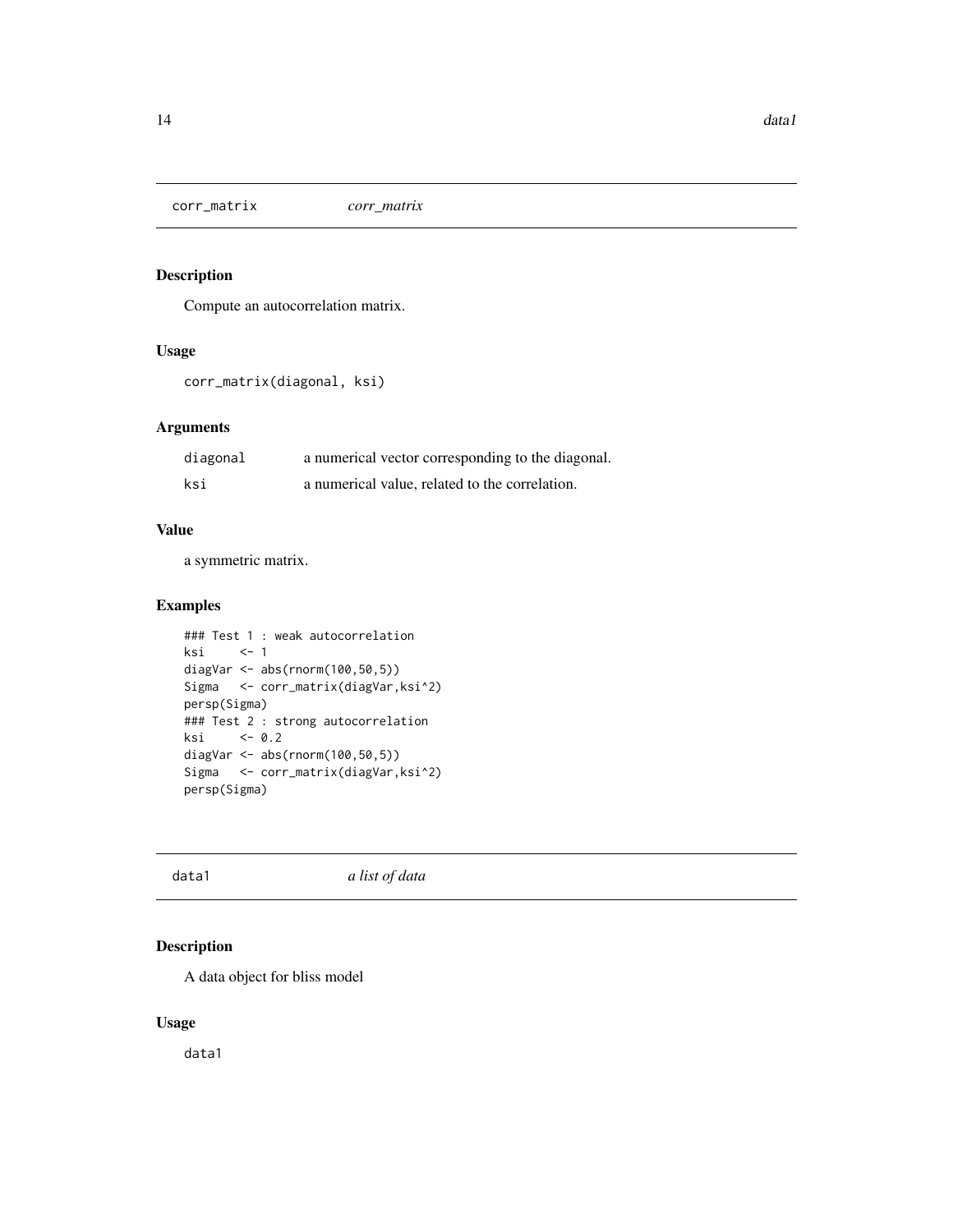# <span id="page-14-0"></span>determine\_intervals 15

#### Format

a list of data

Q the number of functional covariates

y y coordinate

x x coordinate

betas the coefficient function used to generate the data

grids the grid of the observation times

determine\_intervals *determine\_intervals*

#### Description

Determine for which intervals a function is nonnull.

#### Usage

```
determine_intervals(beta_fct)
```
#### Arguments

beta\_fct a numerical vector.

# Value

a matrix with 3 columns : "begin", "end" and "value". The two first columns define the begin and the end of the intervals and the third gives the mean values of each interval.

```
data(data1)
data(param1)
# result of res_bliss1<-fit_Bliss(data=data1,param=param1)
data(res_bliss1)
intervals <- determine_intervals(res_bliss1$Bliss_estimate[[1]])
plot(data1$grids[[1]],res_bliss1$Bliss_estimate[[1]],type="s")
for(k in 1:nrow(intervals)){
   segments(data1$grids[[1]][intervals[k,1]],intervals[k,3],
           data1$grids[[1]][intervals[k,2]],intervals[k,3],col=2,lwd=4)
}
```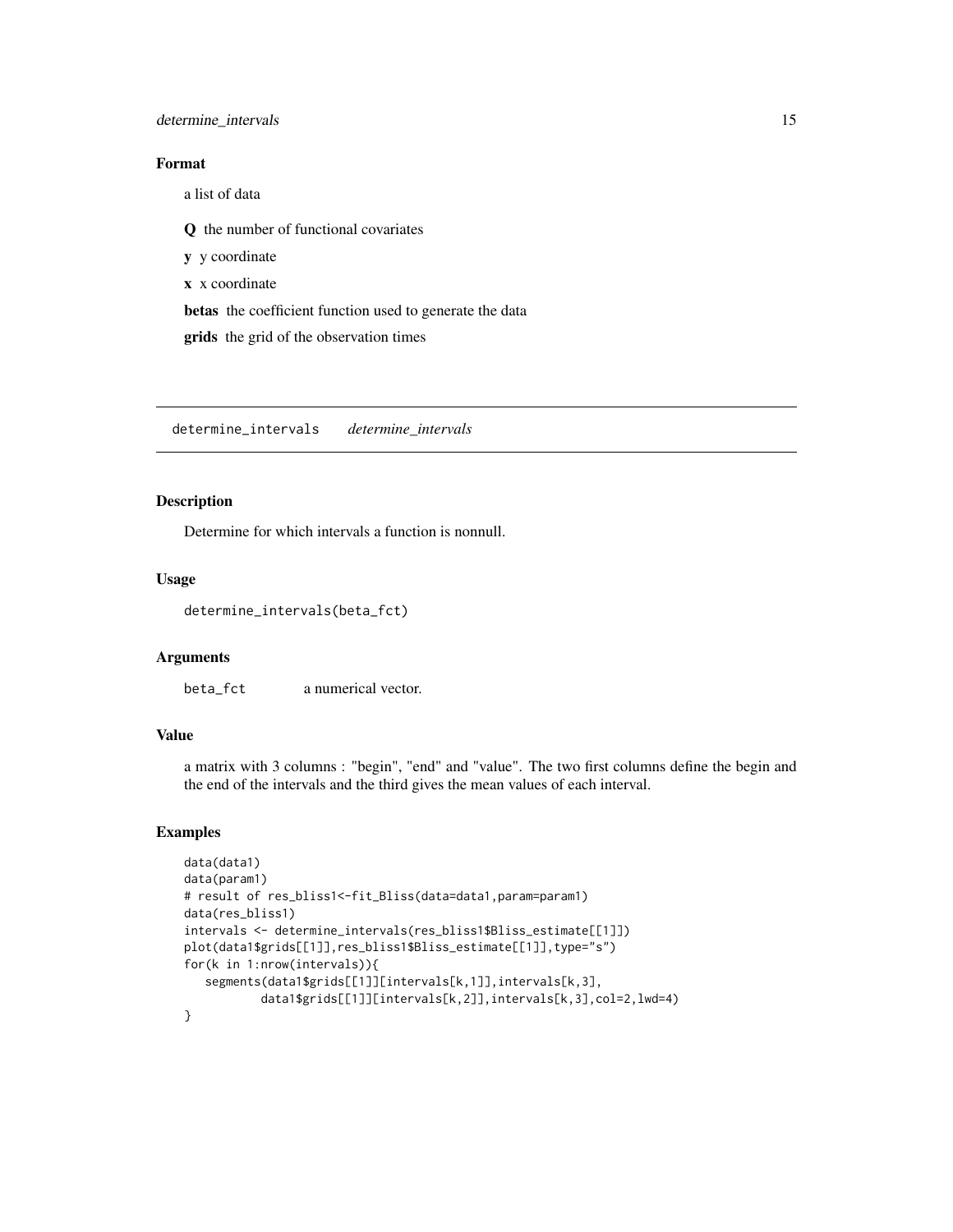<span id="page-15-0"></span>dposterior *dposterior*

# Description

Compute (non-normalized) posterior densities for a given parameter set.

#### Usage

```
dposterior(posterior_sample, data, theta = NULL)
```
#### Arguments

| posterior_sample |                                                                                                                                         |  |
|------------------|-----------------------------------------------------------------------------------------------------------------------------------------|--|
|                  | a list given by the Bliss_Gibbs_Sampler function.                                                                                       |  |
| data             | a list containing                                                                                                                       |  |
|                  | y a numerical vector, the outcomes.                                                                                                     |  |
|                  | <b>x</b> a list of matrices, the qth matrix contains the observations of the qth functional<br>covariate at time points given by grids. |  |
| theta            | a matrix or a vector which contains the parameter set.                                                                                  |  |

### Details

If the theta is NULL, the posterior density is computed from the MCMC sample given in the posterior\_sample.

#### Value

Return the (log) posterior density, the (log) likelihood and the (log) prior density for the given parameter set.

```
data(data1)
data(param1)
# result of res_bliss1<-fit_Bliss(data=data1,param=param1)
data(res_bliss1)
# Compute the posterior density of the MCMC sample :
res_poste <- dposterior(res_bliss1$posterior_sample,data1)
```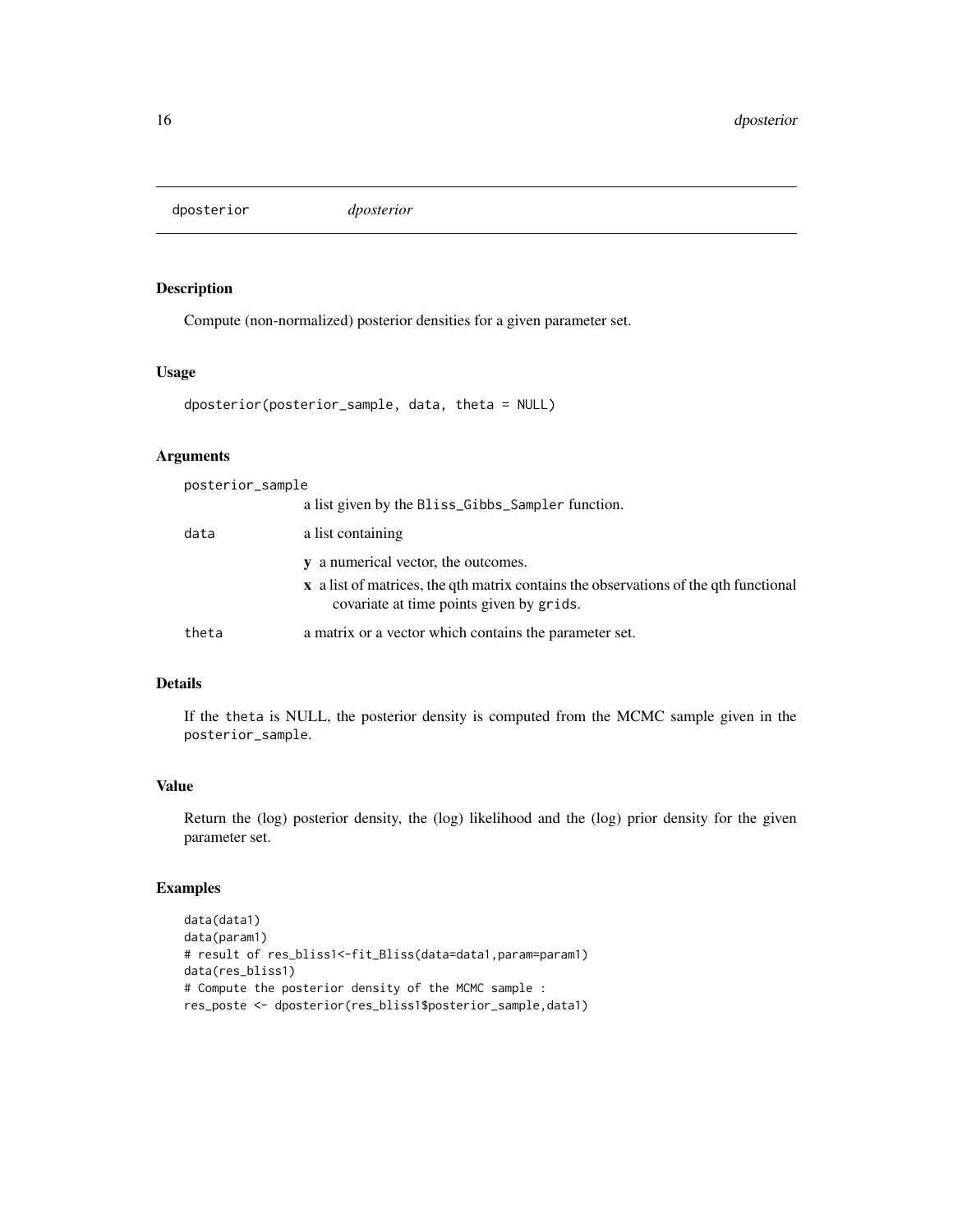<span id="page-16-0"></span>fit\_Bliss *fit\_Bliss*

# Description

Fit the Bayesian Functional Linear Regression model (with Q functional covariates).

# Usage

```
fit_Bliss(
 data,
 param,
 compute_density = TRUE,
 sann = TRUE,support_estimate = TRUE,
  verbose = FALSE
)
```
# Arguments

| data  | a list containing:                                                                                                                                                                                                                                       |
|-------|----------------------------------------------------------------------------------------------------------------------------------------------------------------------------------------------------------------------------------------------------------|
|       | <b>Q</b> an integer, the number of functional covariates.                                                                                                                                                                                                |
|       | y a numerical vector, the outcomes.                                                                                                                                                                                                                      |
|       | $\bf{x}$ a list of matrices, the qth matrix contains the observations of the qth functional<br>covariate at time points given by grids.                                                                                                                  |
|       | grids a list of numerical vectors, the qth vector is the grid of time points for the<br>qth functional covariate.                                                                                                                                        |
| param | a list containing:                                                                                                                                                                                                                                       |
|       | <b>iter</b> an integer, the number of iterations of the Gibbs sampler algorithm.                                                                                                                                                                         |
|       | <b>K</b> a vector of integers, corresponding to the numbers of intervals for each co-<br>variate.                                                                                                                                                        |
|       | <b>basis</b> a character vector (optional). The possible values are "uniform" (default),<br>"epanechnikov", "gauss" and "triangular" which correspond to different ba-<br>sis functions to expand the coefficient function and the functional covariates |
|       | <b>burnin</b> an integer (optional), the number of iteration to drop from the posterior<br>sample.                                                                                                                                                       |
|       | <b>iter_sann</b> an integer (optional), the number of iteration of the Simulated An-<br>nealing algorithm.                                                                                                                                               |
|       | <b>k_max</b> an integer (optional), the maximal number of intervals for the Simulated<br>Annealing algorithm.                                                                                                                                            |
|       | <b>L_max</b> an integer (optional), the maximal interval length for the Simulated An-<br>nealing algorithm.                                                                                                                                              |
|       | <b>lims_kde</b> an integer (optional), correspond to the lims option of the kde2d<br>funtion.                                                                                                                                                            |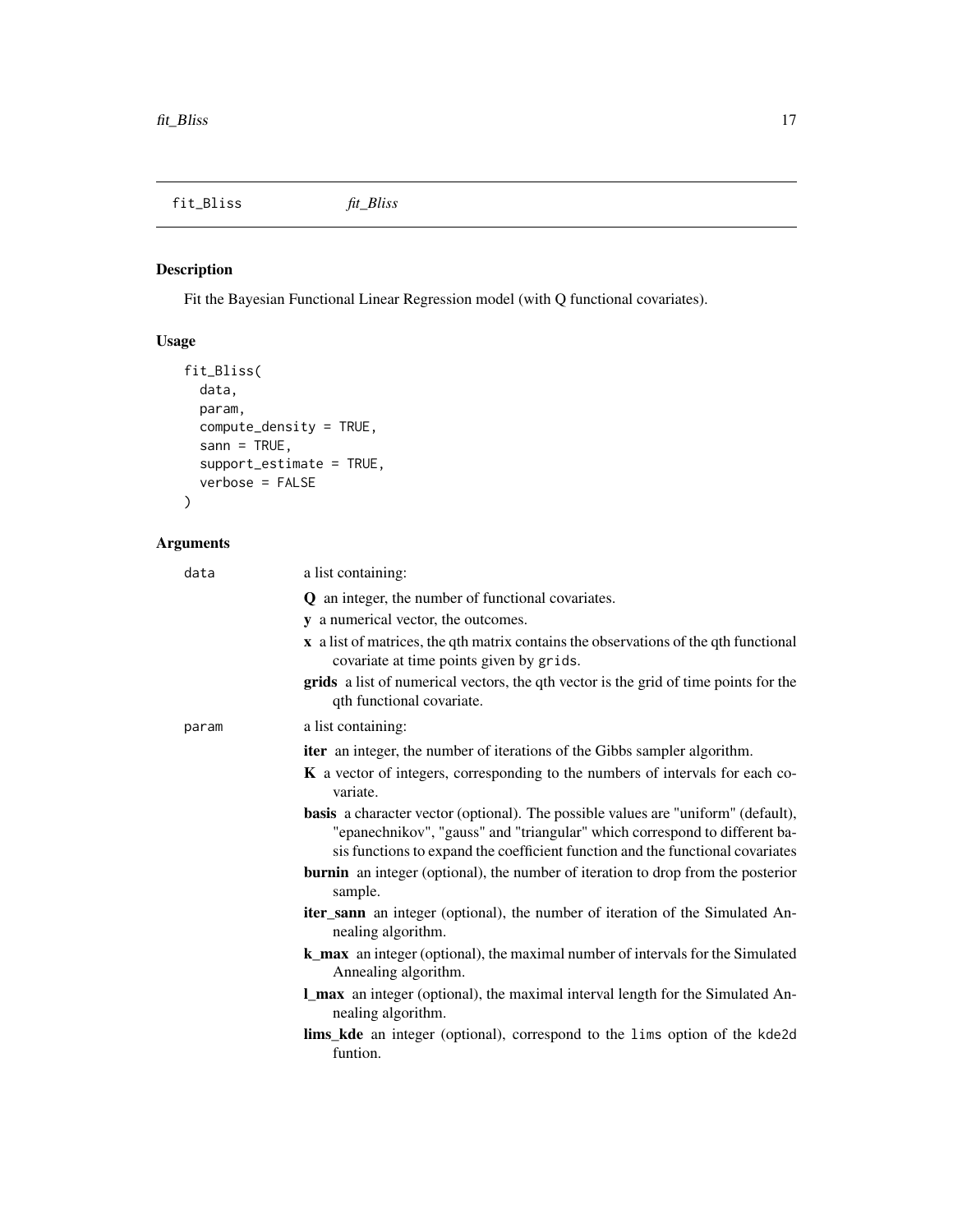|                  | <b>n_chains</b> an integer (optional) which corresponds to the number of Gibbs sam-<br>pler runs.                                            |
|------------------|----------------------------------------------------------------------------------------------------------------------------------------------|
|                  | <b>new_grids</b> a list of Q vectors (optional) to compute beta samples on different<br>grids.                                               |
|                  | <b>Temp init</b> a nonnegative value (optional), the initial temperature for the cool-<br>ing function of the Simulated Annealing algorithm. |
|                  | <b>thin</b> an integer (optional) to thin the posterior sample.                                                                              |
|                  | <b>times sann</b> an integer (optional), the number of times the algorithm will be<br>executed                                               |
| compute_density  |                                                                                                                                              |
|                  | a logical value. If TRUE, the posterior density of the coefficient function is<br>computed. (optional)                                       |
| sann             | a logical value. If TRUE, the Bliss estimate is computed with a Simulated An-<br>nealing Algorithm. (optional)                               |
| support_estimate |                                                                                                                                              |
|                  | a logical value. If TRUE, the estimate of the coefficient function support is<br>computed. (optional)                                        |
| verbose          | write stuff if TRUE (optional).                                                                                                              |

return a list containing:

- alpha a list of  $Q$  numerical vector. Each vector is the function alpha $(t)$  associated to a functional covariate. For each t, alpha(t) is the posterior probabilities of the event "the support covers t".
- beta\_posterior\_density a list of Q items. Each item contains a list containing information to plot the posterior density of the coefficient function with the image function.

grid\_t a numerical vector: the x-axis.

grid\_beta\_t a numerical vector: the y-axis.

density a matrix: the z values.

new\_beta\_sample a matrix: beta sample used to compute the posterior densities.

- beta\_sample a list of Q matrices. The qth matrix is a posterior sample of the qth functional covariates.
- Bliss\_estimate a list of numerical vectors corresponding to the Bliss estimates of each functional covariates.

chains a list of posterior\_sample. chains is NULL if n\_chains=1.

- chains\_info a list for each chain providing: a mu estimate, a sigma\_sq estimate, the Smooth estimate of the coefficient function and the autocorrelation of the Markov Chain.
- data a list containing the data.
- **posterior sample** a list of information about the posterior sample: the trace matrix of the Gibbs sampler, a list of Gibbs sampler parameters and the posterior densities.

support\_estimate a list of support estimates of each functional covariate.

support\_estimate\_fct another version of the support estimates.

trace\_sann a list of Q matrices which are the trace of the Simulated Annealing algorithm.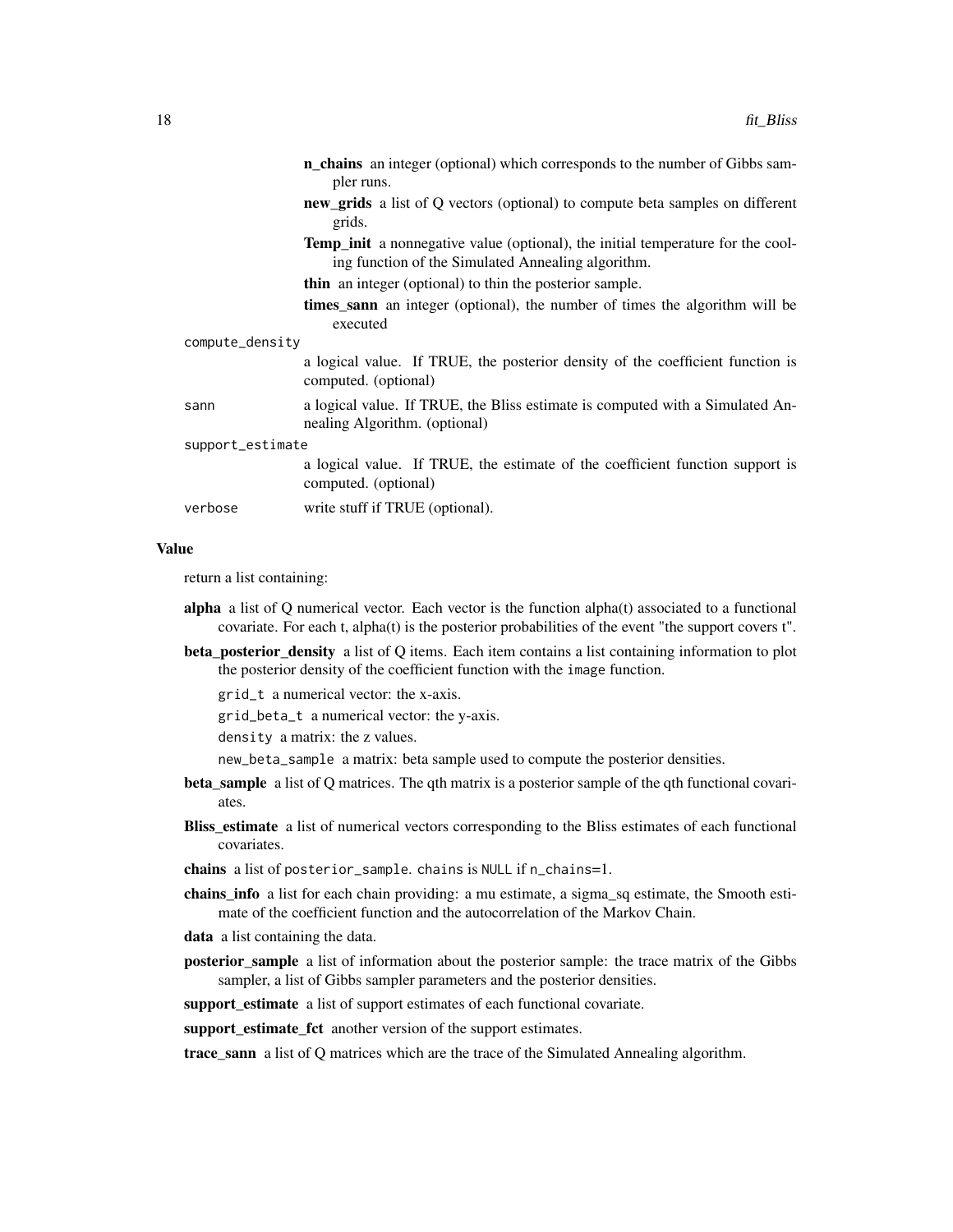### <span id="page-18-0"></span>image\_Bliss 19

#### Examples

# see the vignette BlissIntro.

image\_Bliss *image\_Bliss*

#### Description

Plot an approximation of the posterior density.

#### Usage

```
image_Bliss(beta_posterior_density, param = list(), q = 1)
```
#### Arguments

beta\_posterior\_density

|       | a list. The result of the function compute_beta_posterior_density.        |
|-------|---------------------------------------------------------------------------|
| param | a list containing: (optional)                                             |
|       | cols a vector of colors for the function image.                           |
|       | <b>main</b> an overall title for the plot.                                |
|       | <b>xlab</b> a title for the x axis.                                       |
|       | <b>ylab</b> a title for the y axis.                                       |
|       | <b>ylim</b> a numeric vectors of length 2, giving the y coordinate range. |
| q     | an integer (optional), the index of the functional covariate to plot.     |

```
library(RColorBrewer)
data(data1)
data(param1)
data(res_bliss1)
param1$cols <- colorRampPalette(brewer.pal(9,"Reds"))(1e2)
image_Bliss(res_bliss1$beta_posterior_density,param1,q=1)
lines(res_bliss1$data$grids[[1]],res_bliss1$Bliss_estimate[[1]],type="s",lwd=2)
lines(res_bliss1$data$grids[[1]],res_bliss1$data$betas[[1]],col=3,lwd=2,type="s")
# ---- not run
param1$cols <- colorRampPalette(brewer.pal(9,"YlOrRd"))(1e2)
image_Bliss(res_bliss1$beta_posterior_density,param1,q=1)
lines(res_bliss1$data$grids[[1]],res_bliss1$Bliss_estimate[[1]],type="s",lwd=2)
lines(res_bliss1$data$grids[[1]],res_bliss1$data$betas[[1]],col=3,lwd=2,type="s")
param1$cols <- rev(heat.colors(12))
param1$col_scale <- "quantile"
image_Bliss(res_bliss1$beta_posterior_density,param1,q=1)
lines(res_bliss1$data$grids[[1]],res_bliss1$Bliss_estimate[[1]],type="s",lwd=2)
```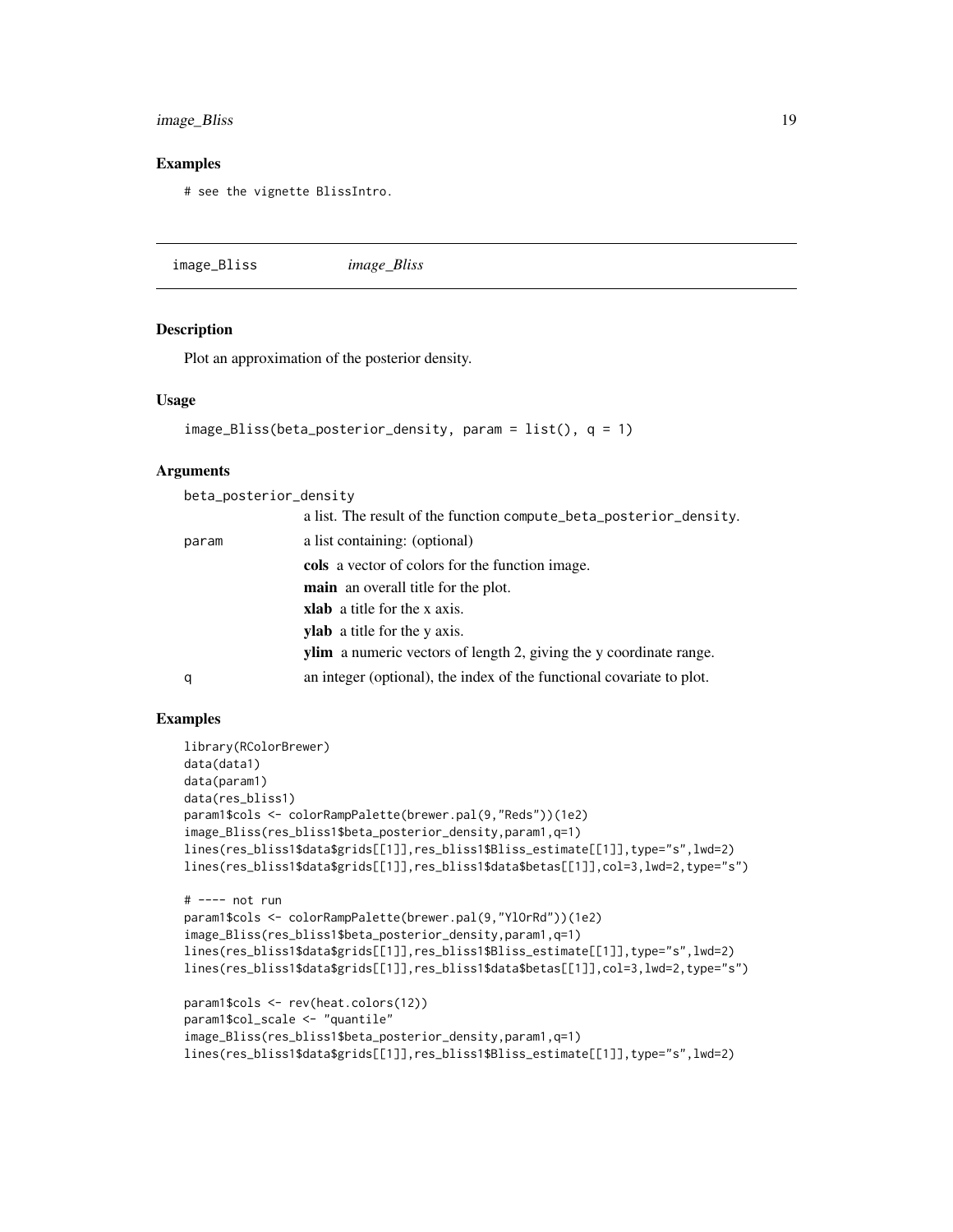```
lines(res_bliss1$data$grids[[1]],res_bliss1$data$betas[[1]],col=3,lwd=2,type="s")
```

```
param1$cols <- rev(terrain.colors(12))
image_Bliss(res_bliss1$beta_posterior_density,param1,q=1)
lines(res_bliss1$data$grids[[1]],res_bliss1$Bliss_estimate[[1]],type="s",lwd=2)
lines(res_bliss1$data$grids[[1]],res_bliss1$data$betas[[1]],col=2,lwd=2,type="s")
param1$cols <- rev(topo.colors(12))
```

```
image_Bliss(res_bliss1$beta_posterior_density,param1,q=1)
lines(res_bliss1$data$grids[[1]],res_bliss1$Bliss_estimate[[1]],type="s",lwd=2)
lines(res_bliss1$data$grids[[1]],res_bliss1$data$betas[[1]],col=2,lwd=2,type="s")
```
integrate\_trapeze *integrate\_trapeze*

## Description

Trapezoidal rule to approximate an integral.

#### Usage

```
integrate_trapeze(x, y)
```
# Arguments

| a numerical vector, the discretization of the domain.               |
|---------------------------------------------------------------------|
| a numerical value, the discretization of the function to integrate. |

#### Value

a numerical value, the approximation.

# Examples

```
x \leq -\text{seq}(0, 1, \text{le} = 1e2)integrate_trapeze(x,x^2)
```
integrate\_trapeze(data1\$grids[[1]],t(data1\$x[[1]]))

<span id="page-19-0"></span>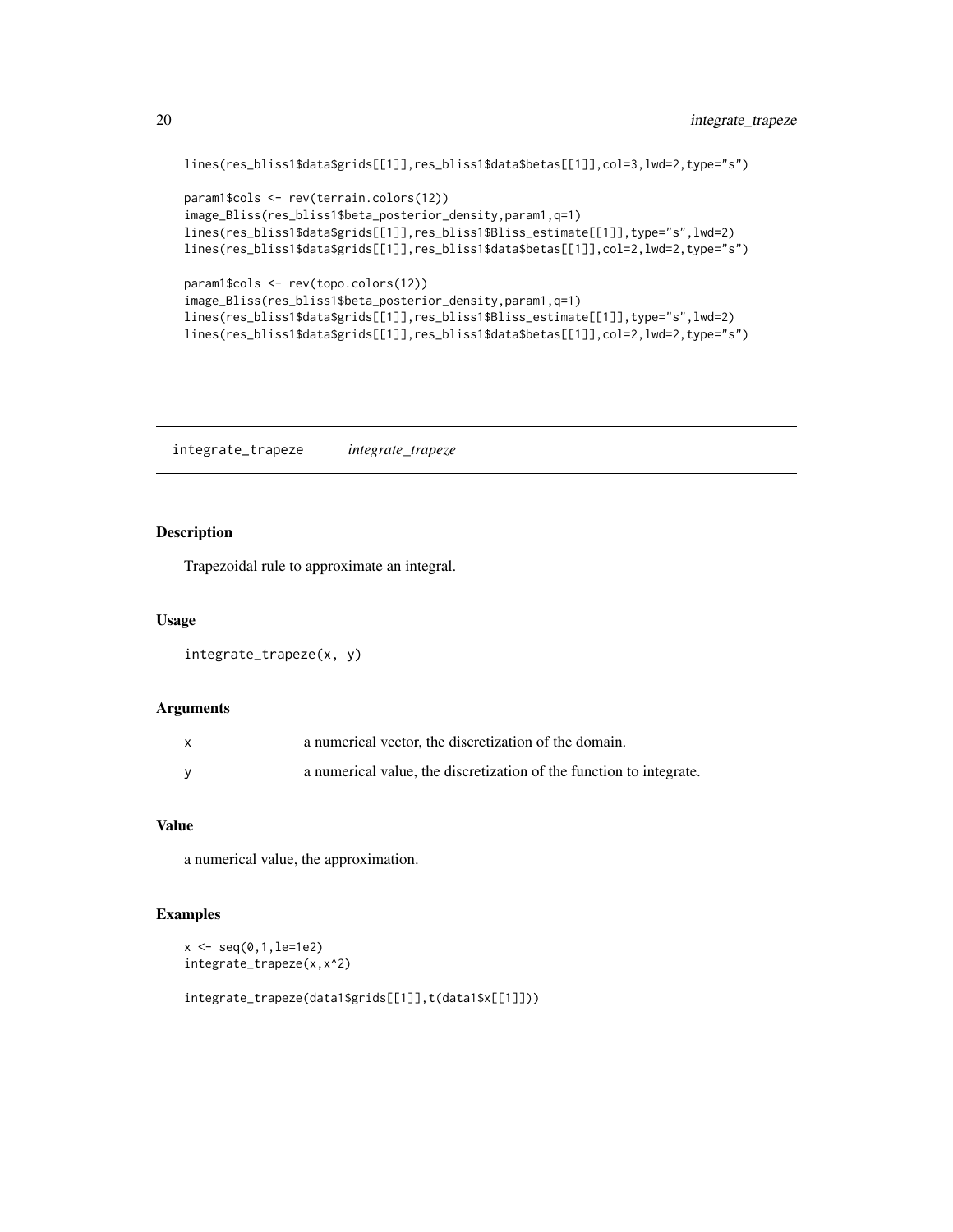#### <span id="page-20-0"></span>Description

Provide a graphical representation of the functional data with a focus on the detected periods with the Bliss method.

#### Usage

```
interpretation_plot(data, Bliss_estimate, q = 1, centered = FALSE, cols = NULL)
```
# Arguments

| data     | a list containing:                                                                                                               |
|----------|----------------------------------------------------------------------------------------------------------------------------------|
|          | y a numerical vector, the outcomes.                                                                                              |
|          | x a list of matrices, the qth matrix contains the observations of the qth functional<br>covariate at time points given by grids. |
|          | grids a list of numerical vectors, the qth vector is the grid of time points for the<br>qth functional covariate.                |
|          | Bliss_estimate a numerical vector, the Bliss estimate.                                                                           |
| q        | an integer (optional), the index of the functional covariate to plot.                                                            |
| centered | a logical value (optional), If TRUE, the functional data are centered.                                                           |
| cols     | a numerical vector of colours (optional).                                                                                        |

# Examples

```
data(data1)
data(param1)
# result of res_bliss1 <- fit_Bliss(data=data1,param=param1,verbose=TRUE)
data(res_bliss1)
interpretation_plot(data=data1,Bliss_estimate=res_bliss1$Bliss_estimate,q=1)
interpretation_plot(data=data1,Bliss_estimate=res_bliss1$Bliss_estimate,q=1,centered=TRUE)
```
lines\_bliss *lines\_bliss*

# Description

A suitable representation of the Bliss estimate.

# Usage

```
lines\_bliss(x, y, connect = FALSE, ...)
```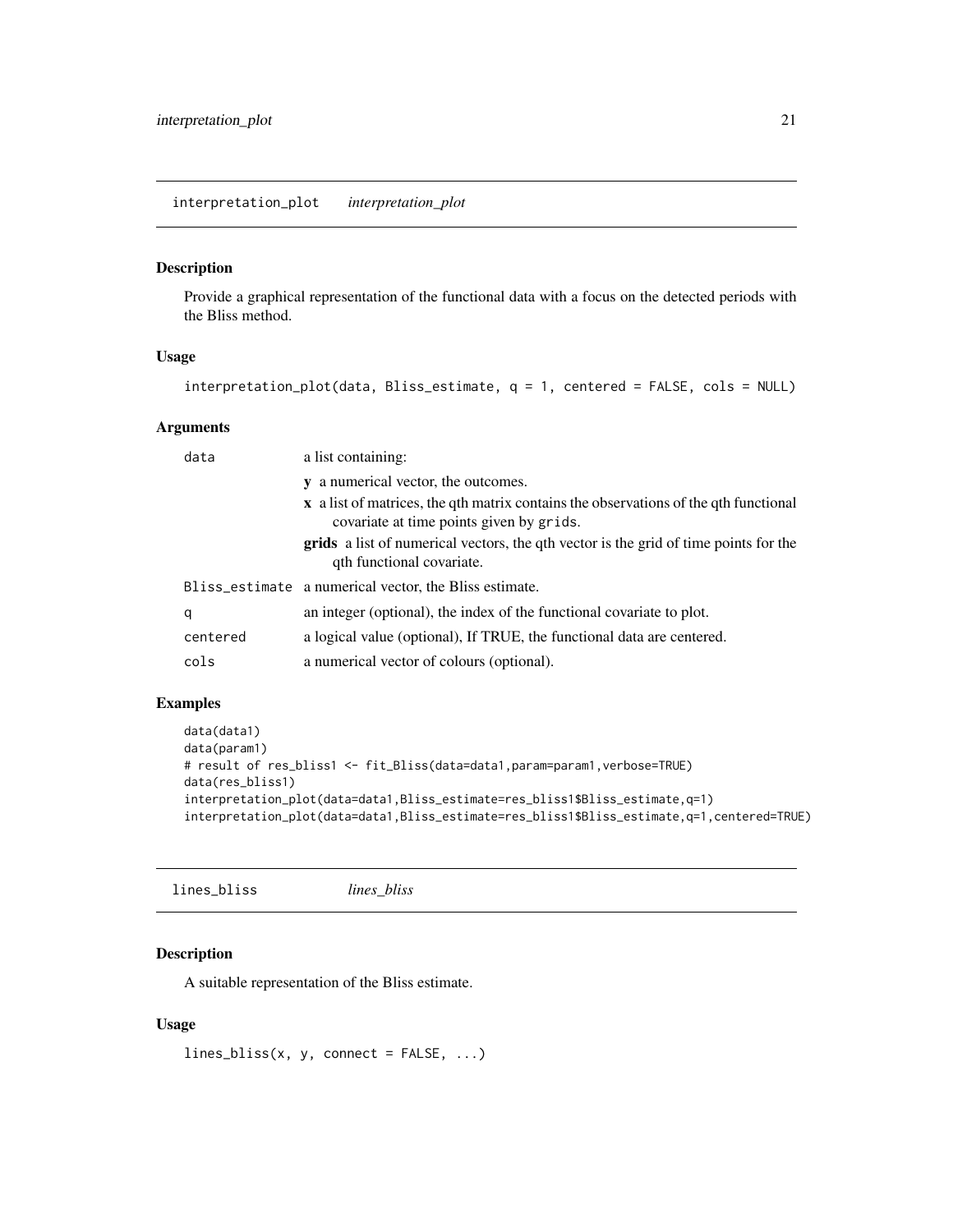# <span id="page-21-0"></span>Arguments

| x                       | the coordinates of points in the plot.                                                                                                        |
|-------------------------|-----------------------------------------------------------------------------------------------------------------------------------------------|
| v                       | the y coordinates of points in the plot.                                                                                                      |
| connect                 | a logical value (optional), to handle discontinuous function. If connect is<br>TRUE, the plot is one line. Otherwise, several lines are used. |
| $\cdot$ $\cdot$ $\cdot$ | Arguments to be passed to methods, such as graphical parameters (see par).                                                                    |
|                         |                                                                                                                                               |

# Examples

### Plot the BLiss estimate on a suitable grid

```
data(data1)
data(param1)
# res_bliss1 <- fit_Bliss(data=data1,param=param1,verbose=TRUE)
data(res_bliss1)
### Plot the BLiss estimate on a suitable grid
plot_bliss(res_bliss1$data$grids[[1]],
           res_bliss1$Bliss_estimate[[1]],lwd=2,bound=FALSE)
lines_bliss(res_bliss1$data$grids[[1]],
            res_bliss1$Smooth_estimate[[1]],lty=2)
```
param1 *A list of param for bliss model*

#### Description

A list of param for bliss model

#### Usage

param1

#### Format

a list of param for bliss model

Q the number of functional covariates

n the sample size

p the number of observation times

beta\_shapes the shapes of the coefficient functions

grids\_lim the range of the observation times

grids the grids of the observation times

K the number of intervals for the coefficient function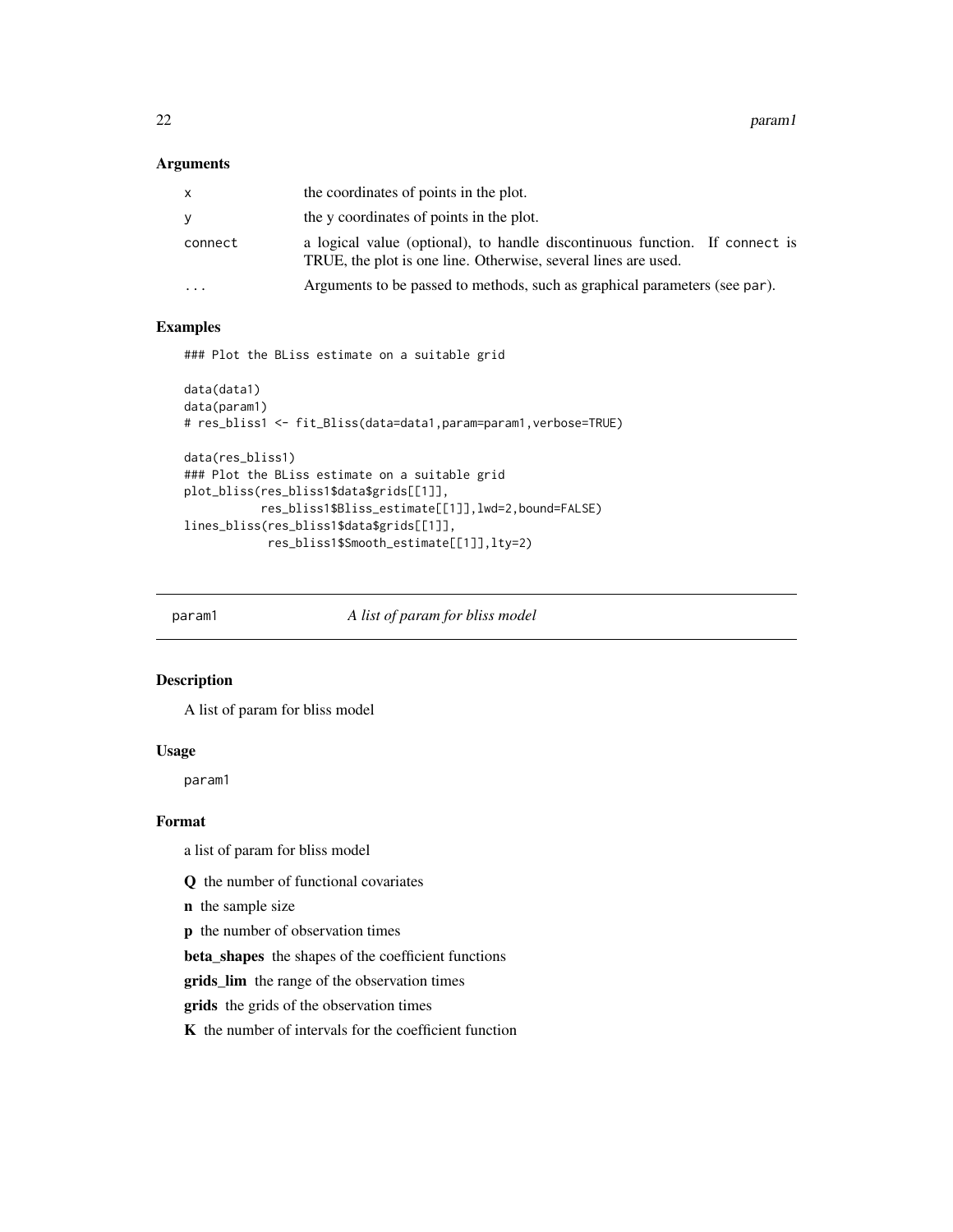<span id="page-22-0"></span>pdexp *pdexp*

# Description

Probability function of a discretized Exponentiel distribution.

#### Usage

pdexp(a, l\_values)

# Arguments

| a        | a positive value, the mean of the Exponential prior.        |
|----------|-------------------------------------------------------------|
| l_values | a numerical value, the discrete support of the parameter 1. |

# Value

a numerical vector, which is the prability function on l\_values.

# Examples

pdexp(10,seq(0,1,1)) x <- seq(0,10,le=1e3) plot(x,dexp(x,0.5),lty=2,type="l") lines(pdexp(0.5,1:10),type="p")

plot\_bliss *plot\_bliss*

# Description

A suitable representation of the Bliss estimate.

# Usage

```
plot_bliss(x, y, connect = FALSE, xlab = "", ylab = "", ylim = NULL, ...)
```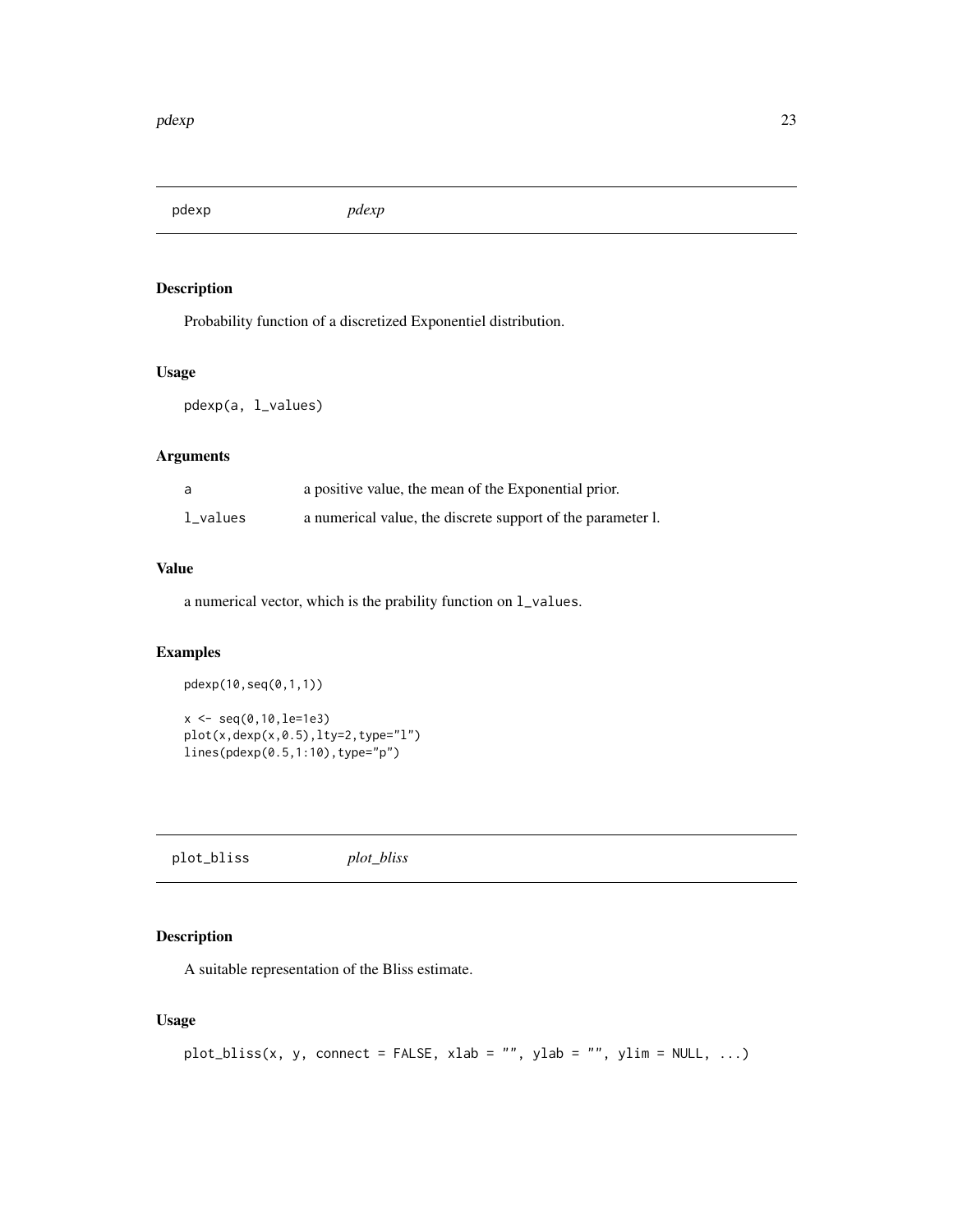# <span id="page-23-0"></span>Arguments

| X         | the coordinates of points in the plot.                                                                                                        |  |
|-----------|-----------------------------------------------------------------------------------------------------------------------------------------------|--|
| У         | the y coordinates of points in the plot.                                                                                                      |  |
| connect   | a logical value (optional), to handle discontinuous function. If connect is<br>TRUE, the plot is one line. Otherwise, several lines are used. |  |
| xlab      | a title for the x axis.                                                                                                                       |  |
| ylab      | a title for the y axis.                                                                                                                       |  |
| vlim      | a numeric vectors of length 2, giving the y coordinate range.                                                                                 |  |
| $\ddotsc$ | Arguments to be passed to methods, such as graphical parameters (see par).                                                                    |  |
|           |                                                                                                                                               |  |

# Examples

```
data(data1)
data(param1)
# res_bliss1 <- fit_Bliss(data=data1,param=param1,verbose=TRUE)
data(res_bliss1)
### Plot the BLiss estimate on a suitable grid
plot_bliss(res_bliss1$data$grids[[1]],
           res_bliss1$Bliss_estimate[[1]],lwd=2,bound=FALSE)
```
# Description

Print a bliss Object

# Usage

```
printbliss(x, ...)
```
# Arguments

|          | input bliss Object                                |
|----------|---------------------------------------------------|
| $\cdots$ | further arguments passed to or from other methods |

# Examples

# See fit\_Bliss() function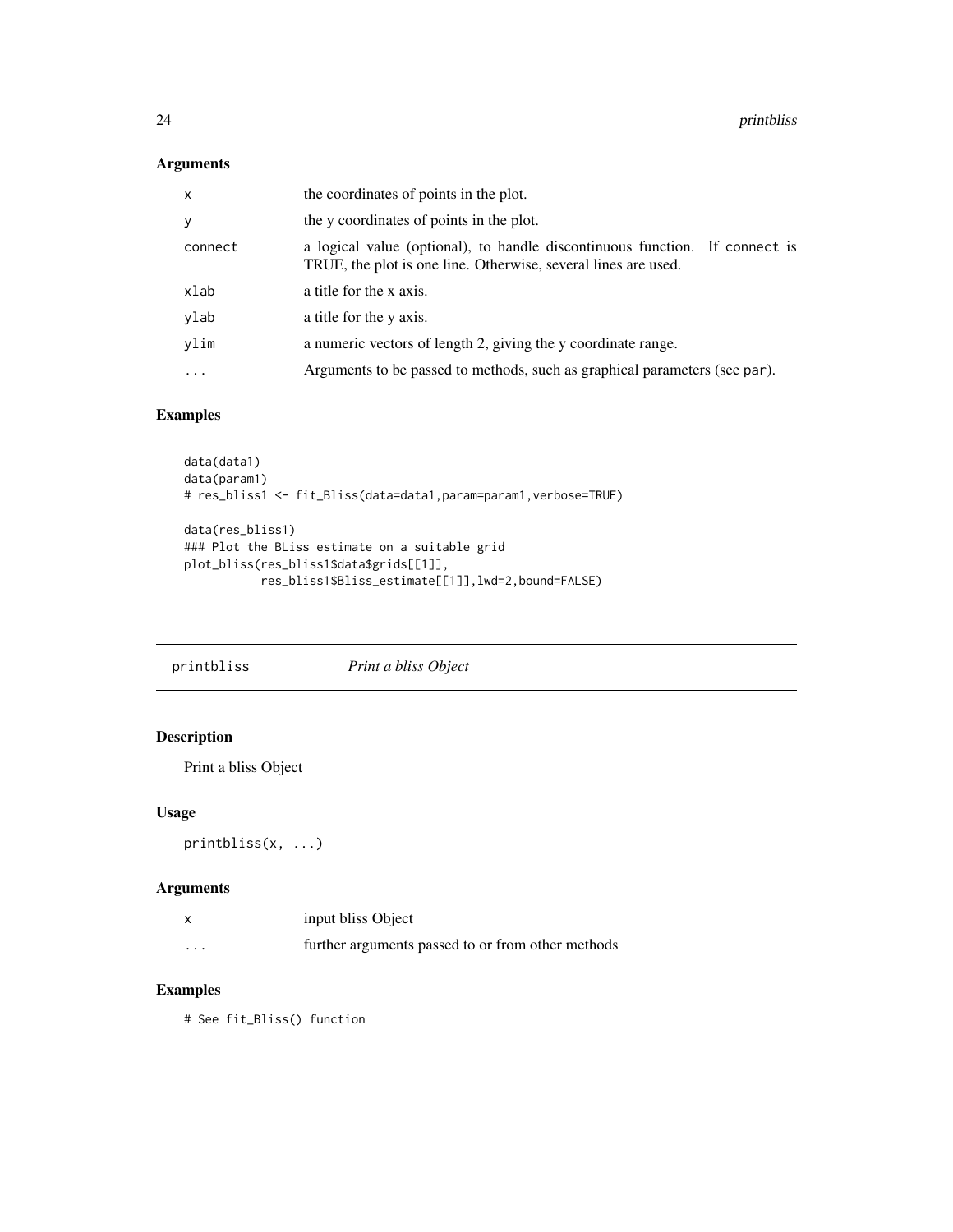<span id="page-24-0"></span>

#### Description

A result of the BliSS method

# Usage

res\_bliss1

#### Format

a Bliss object (list)

- alpha a list of Q numerical vector. Each vector is the function alpha(t) associated to a functional covariate. For each t, alpha(t) is the posterior probabilities of the event "the support covers t".
- beta\_posterior\_density a list of Q items. Each item contains a list containing information to plot the posterior density of the coefficient function with the image function.

grid\_t a numerical vector: the x-axis.

grid\_beta\_t a numerical vector: the y-axis.

density a matrix: the z values.

new\_beta\_sample a matrix: beta sample used to compute the posterior densities.

- beta\_sample a list of Q matrices. The qth matrix is a posterior sample of the qth functional covariates.
- **Bliss estimate** a list of numerical vectors corresponding to the Bliss estimates of each functional covariates.
- chains\_info a list containing (for each chain): a mu estimate, a sigma\_sq estimate, the Smooth estimate of the coefficient function and the autocorrelation of the Markov Chain.

data see the description of the object data1.

posterior\_sample a list containing (for each chain) the result of the Bliss\_Gibbs\_Sampler function.

Smooth\_estimate a list containing the Smooth estimates of the coefficient functions.

support\_estimate a list containing the estimations of the support.

support\_estimate\_fct a list containing the estimation of the support.

trace\_sann a list containing (for each chain) the trace of the Simulated Annealing algorithm.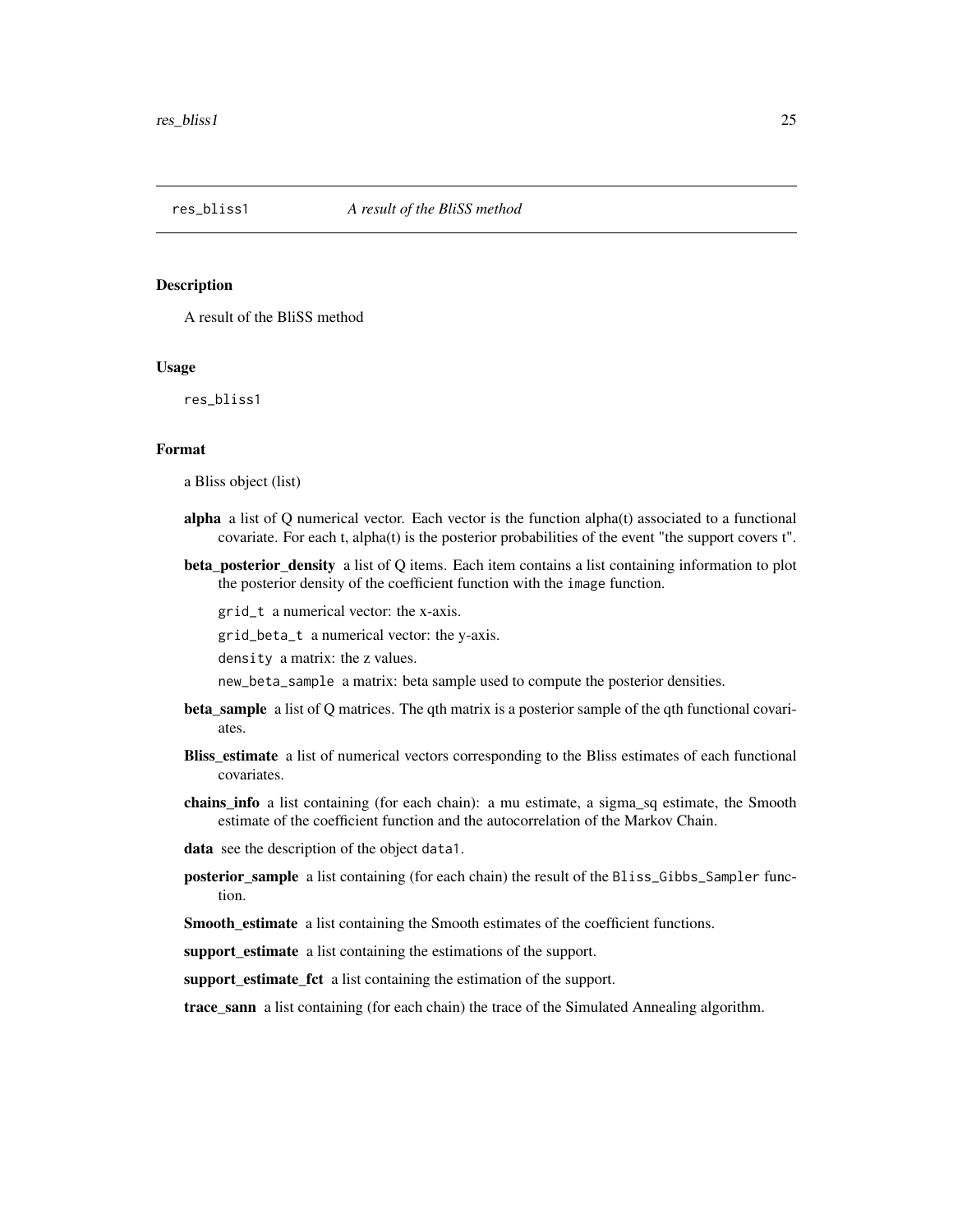<span id="page-25-0"></span>sigmoid *sigmoid*

# Description

Compute a sigmoid function.

# Usage

sigmoid(x, asym = 1,  $v = 1$ )

# Arguments

| X    | a numerical vector, time points.                                     |
|------|----------------------------------------------------------------------|
| asym | a numerical value (optional), the asymptote of the sigmoid function. |
|      | a numerical value (optional), related to the slope at the origin.    |

# Details

see the function [sim\\_x](#page-28-1).

# Value

a numerical vector.

```
## Test 1 :
x \leq -\text{seq}(-7, 7, 0.1)y \leftarrow sigmoid(x)
plot(x,y,type="l",main="Sigmoid function")
## Test 2 :
x < -seq(-7, 7, 0.1)y \le - sigmoid(x)
y2 <- sigmoid(x,asym=0.5)
y3 \leftarrow sigmoid(x,v = 5)
plot(x,y,type="l",main="Other sigmoid functions")
lines(x,y2,col=2)
lines(x,y3,col=3)
```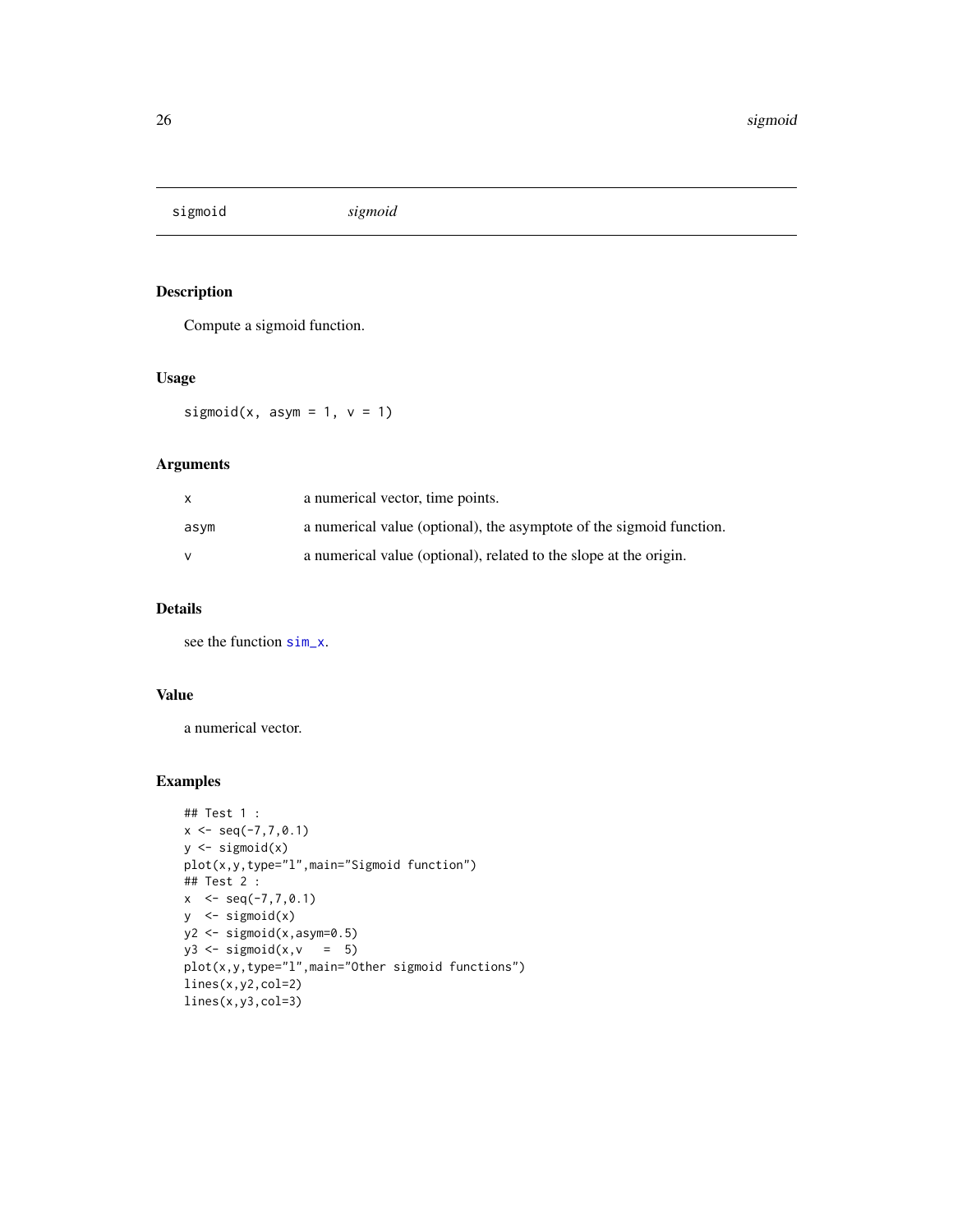<span id="page-26-0"></span>sigmoid\_sharp *sigmoid\_sharp*

## Description

Compute a sharp sigmoid function.

# Usage

sigmoid\_sharp(x, loc =  $0, ...$ )

# Arguments

| $\mathsf{x}$ | a numerical vector, time points.                     |
|--------------|------------------------------------------------------|
| $1$ oc       | a numerical value (optional), the time of the sharp. |
| .            | Arguments (optional) for the function sigmoid.       |

# Details

see the function [sim\\_x](#page-28-1).

# Value

a numerical vector.

```
## Test 1 :
x \leq -\text{seq}(-7, 7, 0.1)y <- sigmoid_sharp(x)
plot(x,y,type="l",main="Sharp sigmoid")
## Test 2 :
x < -seq(-7, 7, 0.1)y <- sigmoid_sharp(x,loc=3)
y2 <- sigmoid_sharp(x,loc=3,asym=0.5)
y3 \leftarrow sigmoid_sharp(x, loc=3, v = 5)
plot(x,y,type="l",main="Other sharp sigmoids")
lines(x,y2,col=2)
lines(x,y3,col=3)
```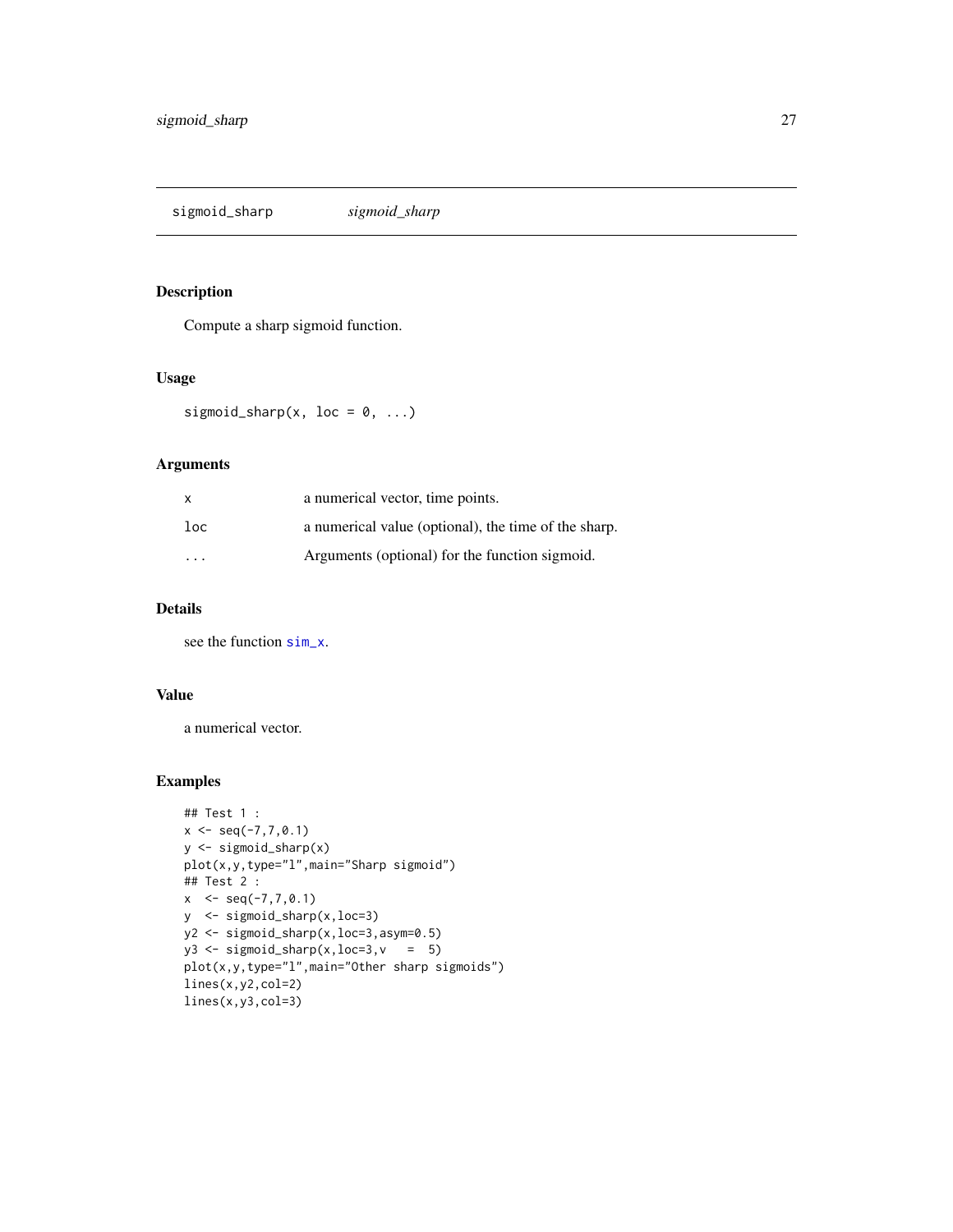<span id="page-27-0"></span>sim *sim*

# Description

Simulate a dataset for the Function Linear Regression model.

# Usage

sim(param, verbose = FALSE)

# Arguments

| param   | a list containing:                                                                                                                                              |
|---------|-----------------------------------------------------------------------------------------------------------------------------------------------------------------|
|         | beta_shapes a character vector. The qth item indicates the shape of the coeffi-<br>cient function associated to the qth functional covariate.                   |
|         | <b>n</b> an integer, the sample size.                                                                                                                           |
|         | p a vector of integers, the qth component is the number of times for the qth<br>covariate.                                                                      |
|         | <b>Q</b> an integer, the number of functional covariates.                                                                                                       |
|         | <b>autocorr_diag</b> a list of numerical vectors (optional), the qth vector is the diag-<br>onal of the autocorrelation matrix of the qth functional covariate. |
|         | autocorr_spread a vector of numerical values (optional) which are related to<br>the autocorrelation of the functional covariates.                               |
|         | <b>grids</b> a list of numerical vectors (optional), the qth vector is the grid of time<br>points for the qth functional covariate.                             |
|         | grids_lim a list of numerical vectors (optional), the qth item is the lower and<br>upper boundaries of the domain for the qth functional covariate.             |
|         | <b>link</b> a function (optional) to simulate data from the Generalized Functional Lin-<br>ear Regression model.                                                |
|         | <b>mu</b> a numerical value (optional), the 'true' intercept of the model.                                                                                      |
|         | <b>r</b> a nonnegative value (optional), the signal to noise ratio.                                                                                             |
|         | <b>x_shapes</b> a character vector (optional). The qth item indicates the shape of the<br>functional covariate observations.                                    |
| verbose | write stuff if TRUE.                                                                                                                                            |

#### Value

a list containing:

Q an integer, the number of functional covariates.

y a numerical vector, the outcome observations.

x a list of matrices, the qth matrix contains the observations of the qth functional covariate at time points given by grids.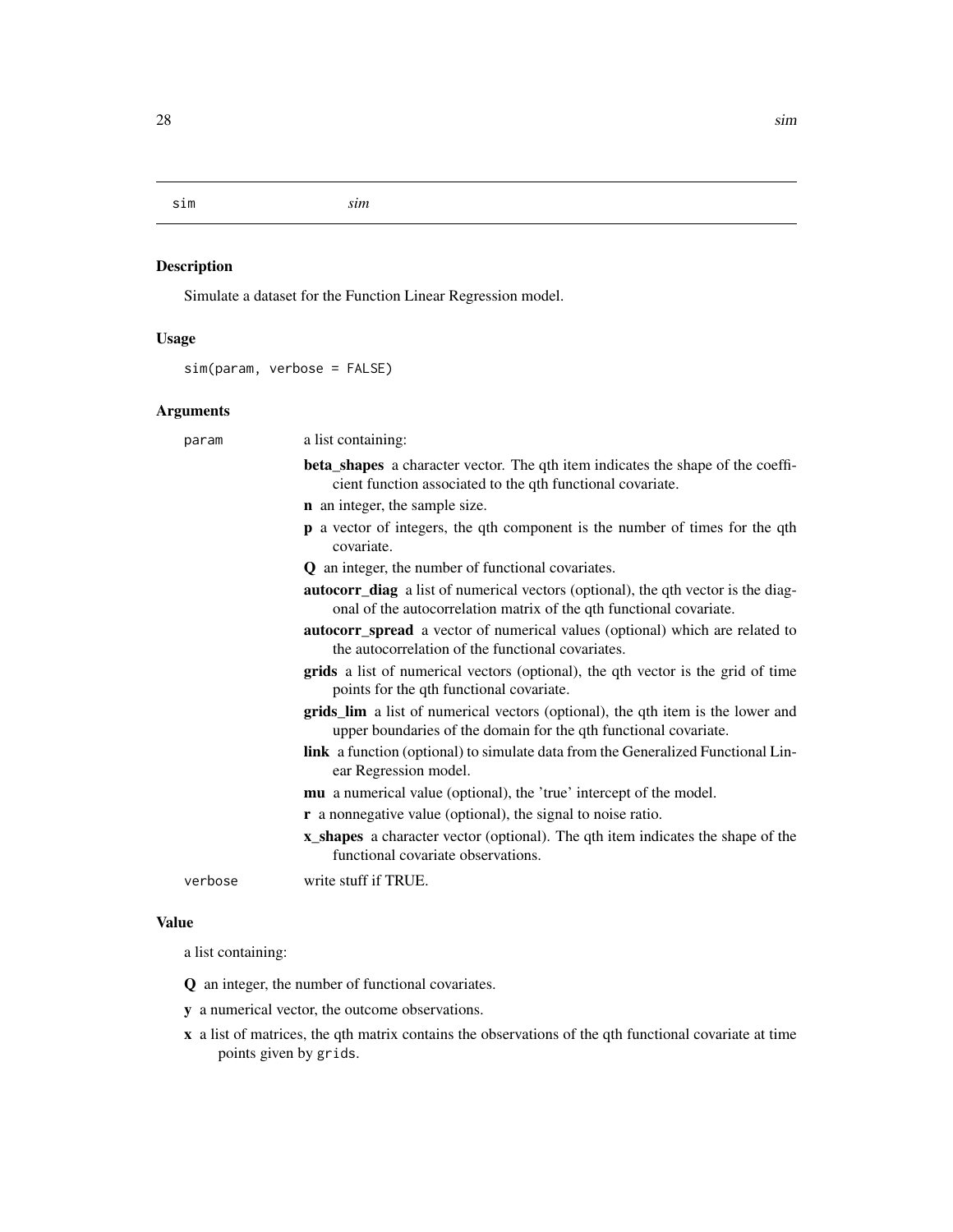#### <span id="page-28-0"></span> $\sin\theta = x$  29

- grids a list of numerical vectors, the qth vector is the grid of time points for the qth functional covariate.
- betas a list of numerical vectors, the qth vector is the 'true' coefficient function associated to the qth covariate on a grid of time points given with grids.

#### Examples

```
library(RColorBrewer)
param <- list(Q=2,n=25,p=c(50,50),grids_lim=list(c(0,1),c(-1,2)))
data <- sim(param)
data$y
cols <- colorRampPalette(brewer.pal(9,"YlOrRd"))(10)
q=2matplot(data$grids[[q]],t(data$x[[q]]),type="l",lty=1,col=cols)
plot(data$grids[[q]],data$betas[[q]],type="l")
abline(h=0,lty=2,col="gray")
```
<span id="page-28-1"></span>sim\_x *sim\_x*

#### Description

Simulate functional covariate observations.

#### Usage

sim\_x(param)

#### Arguments

| param | a list containing:                                                                                                     |
|-------|------------------------------------------------------------------------------------------------------------------------|
|       | <b>grid</b> a numerical vector, the observation times.                                                                 |
|       | <b>n</b> an integer, the sample size.                                                                                  |
|       | <b>p</b> an integer, the number of observation times.                                                                  |
|       | <b>diagVar</b> a numerical vector (optional), the diagonal of the autocorrelation ma-<br>trix.                         |
|       | <b>dim</b> a numerical value (optional), the dimension of the Fourier basis, if "shape"<br>is "Fourier" or "Fourier2". |
|       | ksi a numerical value (optional) related to the observations correlation.                                              |
|       | <b>x_shape</b> a character vector (optional), the shape of the observations.                                           |
|       |                                                                                                                        |

# Details

Several shape are available for the observations: "Fourier", "Fourier2", "random\_walk", "random\_sharp", "uniform", "gaussian", "mvgauss", "mvgauss\_different\_scale", "mvgauss\_different\_scale2", "mvgauss\_different\_scale3" and "mvgauss\_different\_scale4".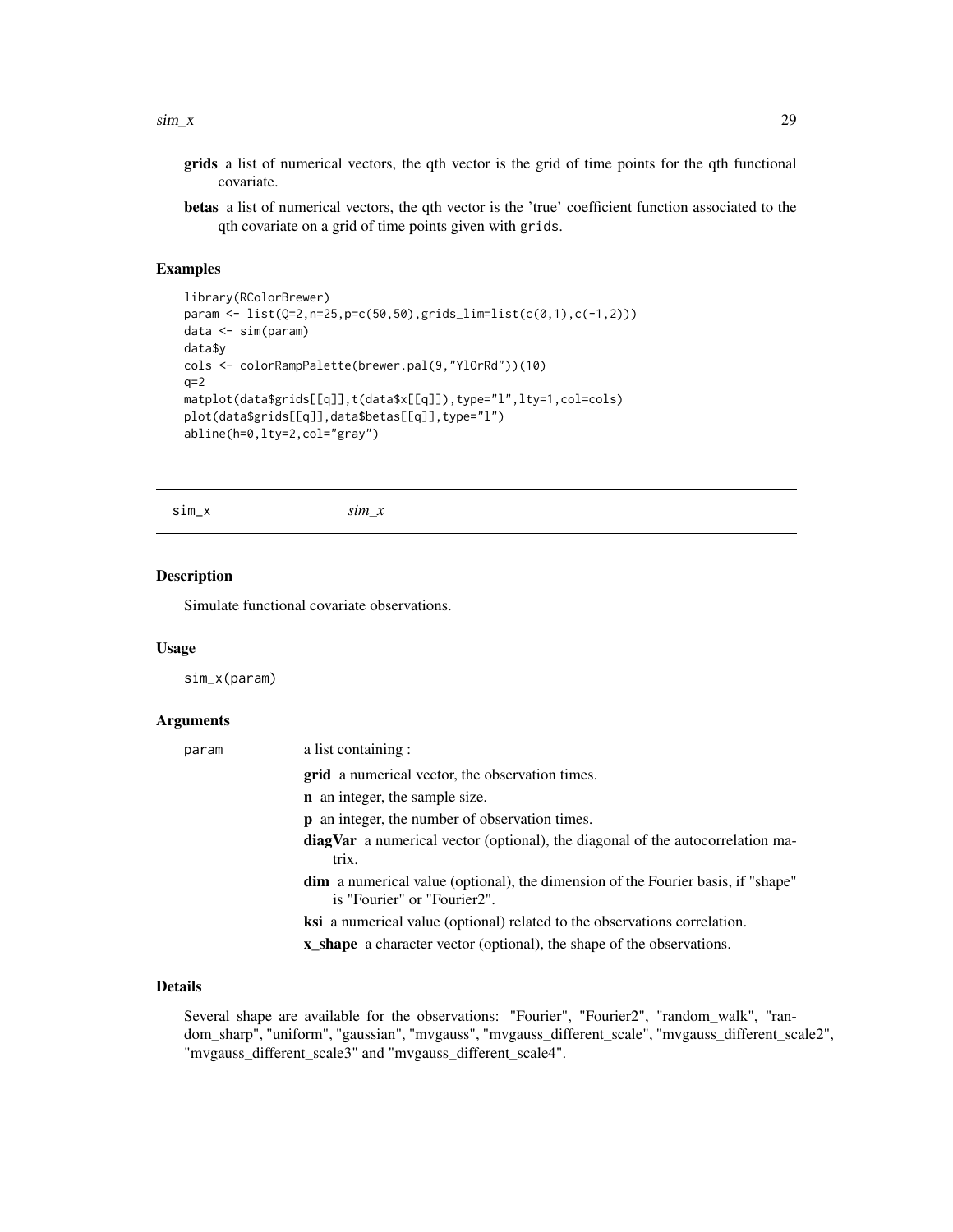<span id="page-29-0"></span>a matrix which contains the functional covariate observations at time points given by grid.

# Examples

```
library(RColorBrewer)
### Fourier
param <- list(n=15,p=100,grid=seq(0,1,length=100),x_shape="Fourier")
x \le -\sin x(\text{param})cols <- colorRampPalette(brewer.pal(9,"YlOrRd"))(15)
matplot(param$grid,t(x),type="l",lty=1,col=cols)
### Fourier2
param <- list(n=15,p=100,grid=seq(0,1,length=100),x_type="Fourier2")
x \leftarrow \text{sim}_x(\text{param})cols <- colorRampPalette(brewer.pal(9,"YlOrRd"))(15)
matplot(param$grid,t(x),type="l",lty=1,col=cols)
### random_walk
param <- list(n=15,p=100,grid=seq(0,1,length=100),x_type="random_walk")
x \leftarrow \text{sim}_x(\text{param})cols <- colorRampPalette(brewer.pal(9,"YlOrRd"))(15)
matplot(param$grid,t(x),type="l",lty=1,col=cols)
### random_sharp
param <- list(n=15,p=100,grid=seq(0,1,length=100),x_type="random_sharp")
x \le -\sin x(\text{param})cols <- colorRampPalette(brewer.pal(9,"YlOrRd"))(15)
matplot(param$grid,t(x),type="l",lty=1,col=cols)
### uniform
param <- list(n=15,p=100,grid=seq(0,1,length=100),x_type="uniform")
x \leftarrow \text{sim}_x(\text{param})cols <- colorRampPalette(brewer.pal(9,"YlOrRd"))(15)
matplot(param$grid,t(x),type="l",lty=1,col=cols)
### gaussian
param <- list(n=15,p=100,grid=seq(0,1,length=100),x_type="gaussian")
x \leftarrow \text{sim}_x(\text{param})cols <- colorRampPalette(brewer.pal(9,"YlOrRd"))(15)
matplot(param$grid,t(x),type="l",lty=1,col=cols)
### mvgauss
param <- list(n=15,p=100,grid=seq(0,1,length=100),x_type="mvgauss")
x <- sim_x(param)
cols <- colorRampPalette(brewer.pal(9,"YlOrRd"))(15)
matplot(param$grid,t(x),type="l",lty=1,col=cols)
```
support\_estimation *support\_estimation*

#### Description

Compute the support estimate.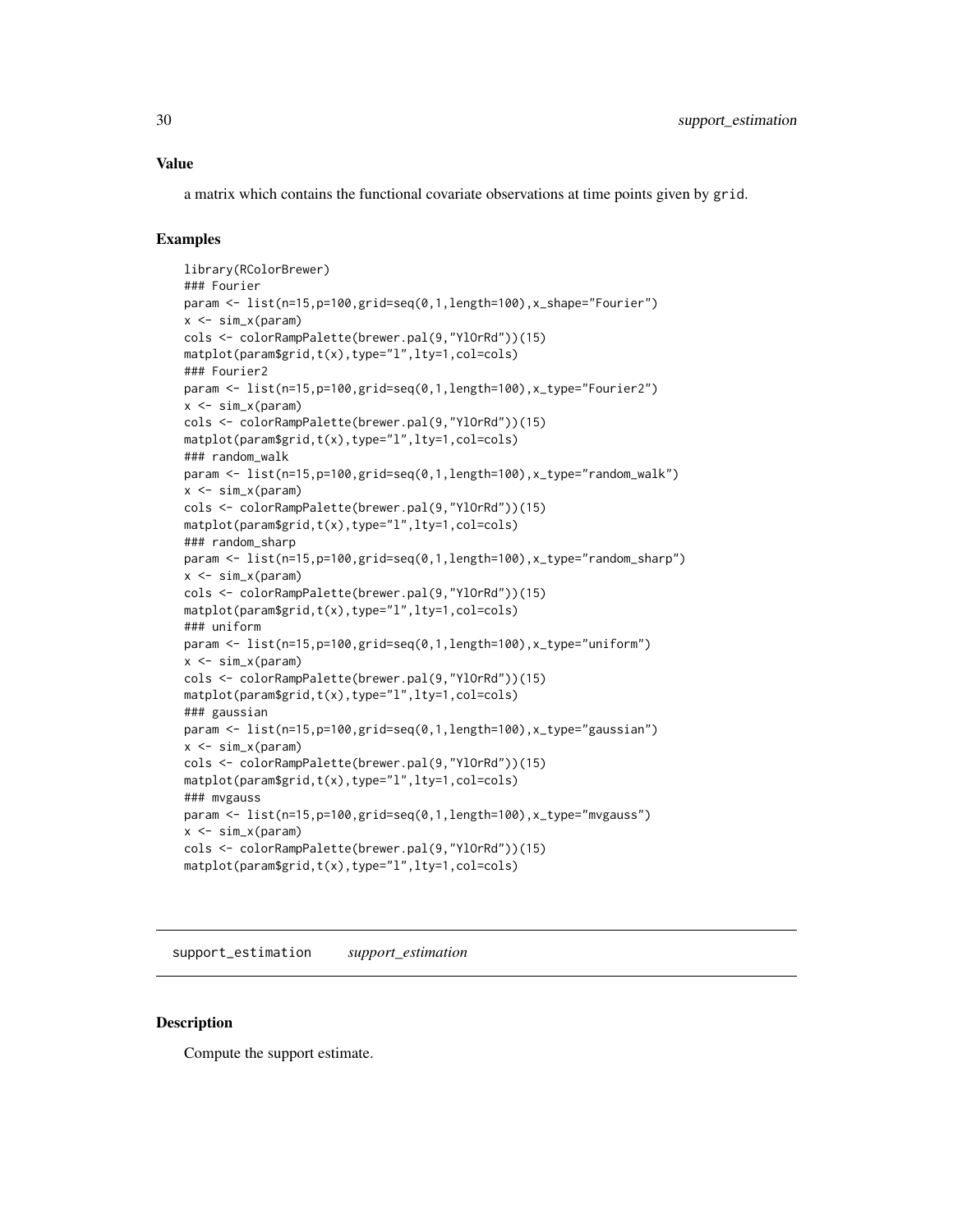#### <span id="page-30-0"></span>% between % 31

#### Usage

```
support_estimation(beta_sample_q, gamma = 0.5)
```
#### Arguments

|       | beta_sample_q a matrix. Each row is a coefficient function computed from the posterior sample. |
|-------|------------------------------------------------------------------------------------------------|
| gamma | a numeric value, the default value is $\theta$ . 5.                                            |

#### Value

a list containing:

alpha a numerical vector. The approximated posterior probabilities that the coefficient function support covers t for each time points t.

estimate a numerical vector, the support estimate.

estimate\_fct a numerical vector, another version of the support estimate.

#### Examples

```
data(data1)
data(param1)
# result of res_bliss1<-fit_Bliss(data=data1,param=param1)
data(res_bliss1)
res_support <- support_estimation(res_bliss1$beta_sample[[1]])
### The estimate
res_support$estimate
### Plot the result
grid <- res_bliss1$data$grids[[1]]
plot(grid,res_support$alpha,ylim=c(0,1),type="l",xlab="",ylab="")
for(k in 1:nrow(res_support$estimate)){
    segments(grid[res_support$estimate[k,1]],0.5,
             grid[res_support$estimate[k,2]],0.5,lwd=2,col=2)
    points(grid[res_support$estimate[k,1]],0.5,pch="|",lwd=2,col=2)
    points(grid[res_support$estimate[k,2]],0.5,pch="|",lwd=2,col=2)
}
abline(h=0.5,col=2,lty=2)
```
%between% *between*

Description

Check if a number belong to a given interval.

#### Usage

value %between% interval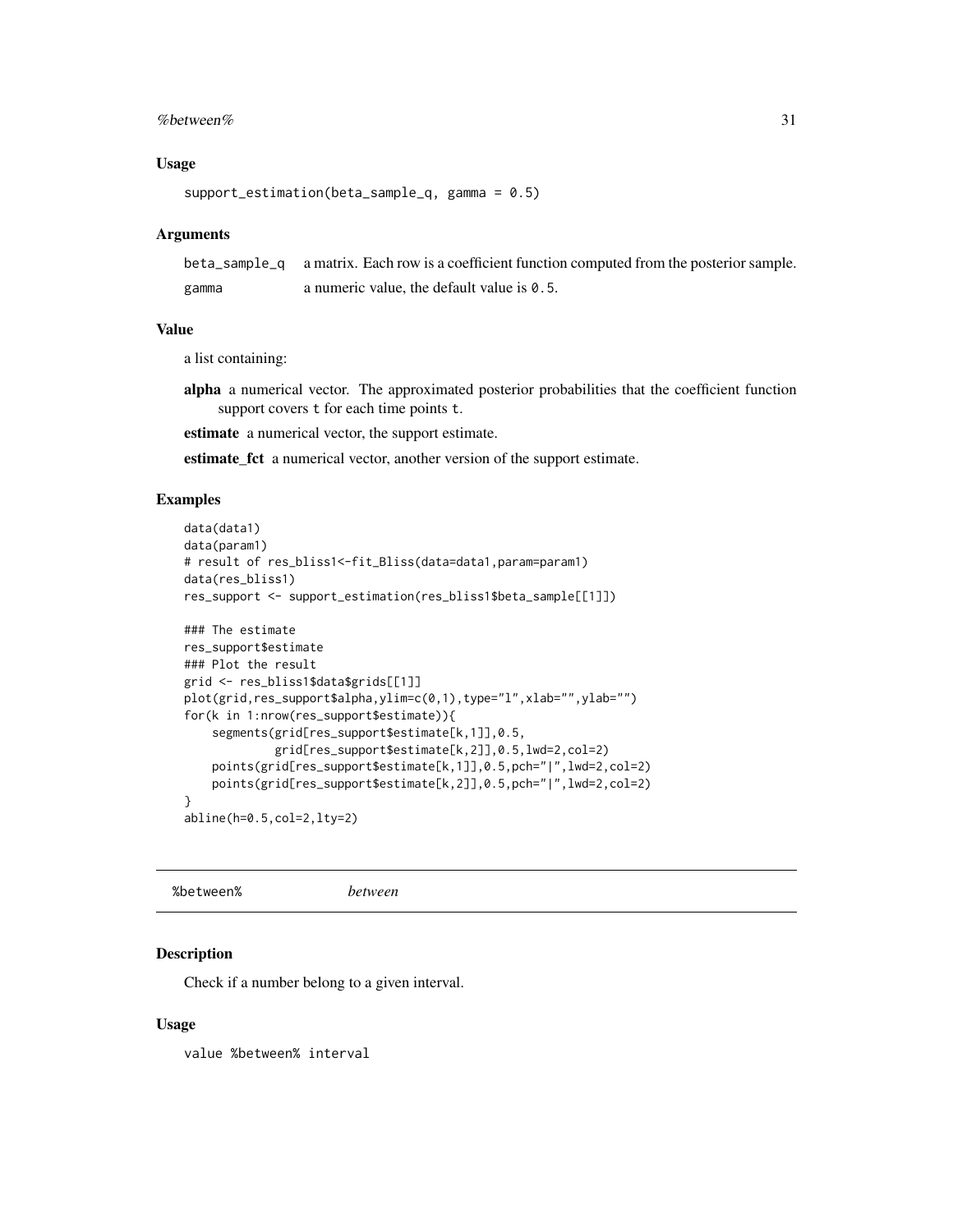# 32 %between%

# Arguments

| value    | a numerical value.                 |
|----------|------------------------------------|
| interval | a numerical vector: (lower,upper). |

# Value

a logical value.

| 1 % between $C(0, 2)$ |  |
|-----------------------|--|
| 2 % between $C(0, 2)$ |  |
| 3 % between $C(0, 2)$ |  |